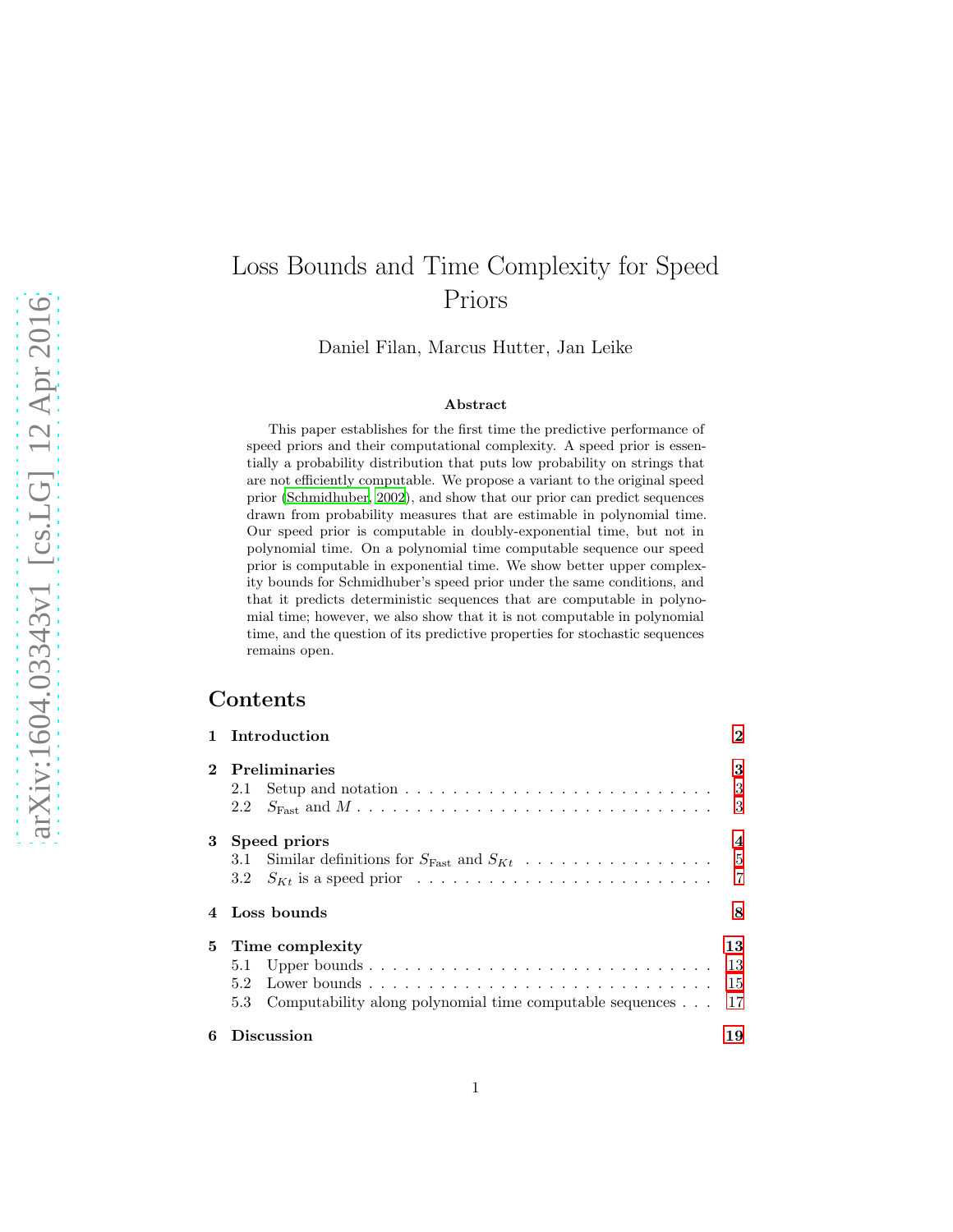# <span id="page-1-0"></span>1 Introduction

We consider the general problem of sequence prediction, where a sequence of symbols  $x_1, x_2, \ldots, x_{t-1}$  is drawn from an unknown computable distribution  $\mu$ , and the task is to predict the next symbol  $x_t$ . If  $\mu$  belongs to some known countable class of distributions, then a Bayesian mixture over the class leads to good loss bounds: the expected loss is at most  $L + O(\sqrt{L})$  where L is the loss of the informed predictor that knows  $\mu$  [\(Hutter](#page-19-1), [2005,](#page-19-1) Thm. 3.48). These bounds are known to be tight.

Solomonoff's theory of inductive inference handles the most general case where all we know about  $\mu$  is that it is computable [\(Solomonoff](#page-19-2), [1964](#page-19-2), [1978\)](#page-20-0). The Solomonoff prior M assigns to a string x the probability that a universal Turing machine prints something starting with  $x$  when fed with fair coin flips. Equivalently, the distribution  $M$  can be seen as a Bayesian mixture that weighs each distribution according to their Kolmogorov complexity [\(Wood et](#page-20-1) al., [2013](#page-20-1)), assigning higher a priori probability to simpler hypotheses [\(Hutter](#page-19-3), [2007\)](#page-19-3). However,  $M$  is incomputable [\(Leike and Hutter](#page-19-4), [2015\)](#page-19-4), which has thus far limited its application.

Schmidhuber has proposed a computable alternative to  $M$  which discounts strings that are not efficiently computable [\(Schmidhuber, 2002\)](#page-19-0). This distribution is called the *speed prior* because asymptotically only the computationally fastest distributions that explain the data contribute to the mixture. However, no loss bounds for Schmidhuber's prior, which we write as  $S_{\text{Fast}}$ , are known except in the case where the data are drawn from a prior like Schmidhuber's.

We introduce a prior  $S_{Kt}$  that is related to both  $S_{\text{Fast}}$  and M, and establish in Section [3](#page-3-0) that it is also a speed prior in Schmidhuber's sense. Our first main contribution is a bound on the loss incurred by a  $S_{Kt}$ -based predictor when predicting strings drawn from a distribution that is computable in polynomial time. This is proved in Section [4.](#page-7-0) The bounds we get are only a logarithmic factor worse than the bounds for the Solomonoff predictor. In particular, if the measure is deterministic and the loss function penalises errors,  $S_{Kt}$ -based prediction will only make a logarithmic number of errors. Therefore,  $S_{Kt}$  is able to effectively learn the generating distribution  $\mu$ . Our second main contribution is a proof that the same bound holds for the loss incurred by a  $S_{\text{Fast}}$ -based predictor when computing a string deterministically generated in polynomial time, shown in the same section.

In Section [5](#page-12-0) we discuss the time complexity of  $S_{Kt}$  and  $S_{\text{Fast}}$ . We show that  $S_{\text{Fast}}$  is computable in exponential time while  $S_{Kt}$  is computable in doublyexponential time, but not in polynomial time, limiting its practical applicability. However, we also show that if we are predicting a sequence that is computable in polynomial time, it only takes polynomial time to compute  $S_{\text{Fast}}$  and exponential time to compute  $S_{Kt}$ .

Although the results of this paper are theoretical and the algorithms impractical-seeming, related ideas from the field of algorithmic information theory have been approximated and put into practice. Examples include the Universal Similarity Metric's use in clustering [\(Cilibrasi and Vitanyi, 2005\)](#page-19-5), Solomonoff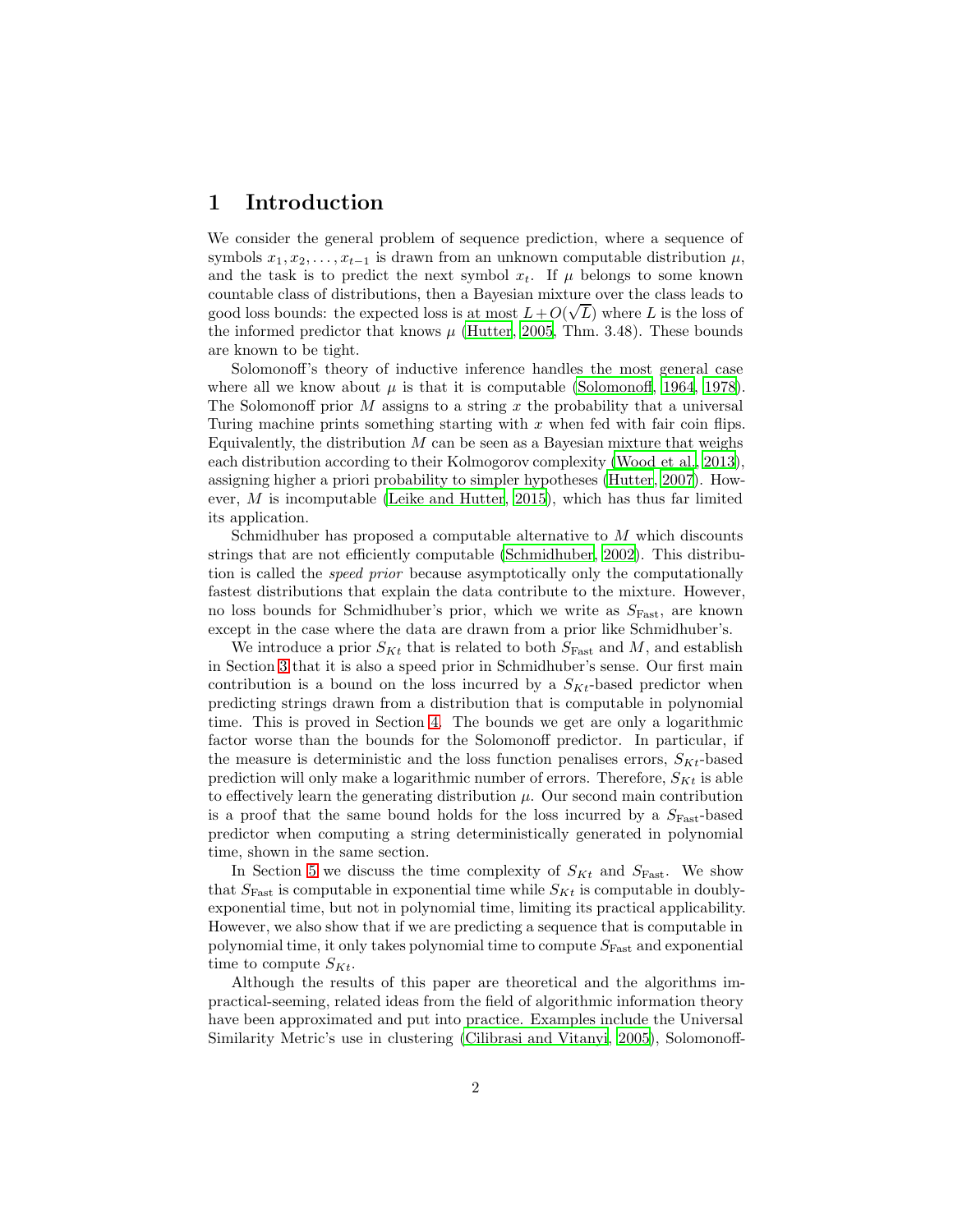based reinforcement learning [\(Veness et al., 2011\)](#page-20-2), and the Levin search-inspired Optimal Ordered Problem Solver [\(Schmidhuber](#page-19-6), [2004\)](#page-19-6). However, using the theory to devise practical applications is a non-trivial task that we leave for future work.

# <span id="page-2-1"></span><span id="page-2-0"></span>2 Preliminaries

#### 2.1 Setup and notation

Throughout this paper, we use monotone Turing machines with a binary alphabet  $\mathbb{B} = \{0, 1\}$ , although all results generalise to arbitrary finite alphabets. A monotone machine is one with a unidirectional read-only input tape where the head can only move one way, a unidirectional write-only output tape where the head can only move one way, and some bidirectional work tapes. We say that a monotone machine  $T$  computes string  $x$  given program  $p$  if the machine prints  $x$ after reading all of p but no more, and write  $p \xrightarrow{T} x$  (Li and Vitányi, 2008, Def. 4.5.2). Some of these machines are universal Turing machines, or 'UTM's. A UTM can simulate all other machines, so that the output of U given input  $I(T)p$ (where  $I(T)$  is a prefix-free coding<sup>[1](#page-2-3)</sup> of a Turing machine T) is the same as the output of  $T$  given input  $p$ . Furthermore, we may assume this simulation occurs with only polynomial time overhead. In this paper, we fix a 'reference' UTM U, and whenever a function  $f(T, \ldots)$  takes an argument T that is a Turing machine, we will often write  $f(\ldots)$ , where we set T to be the reference UTM.

Our notation is fairly standard, with a few exceptions. If  $p \stackrel{U}{\rightarrow} x$ , then we simply write  $p \to x$ . We write  $f(n) \leq g(n)$  if  $f(n) = O(g(n))$ , and  $f(n) \leq g(n)$ if  $f(n) \leq g(n)$  and  $g(n) \leq f(n)$ . Also, if x is some string, we denote the length of x by |x|. We write the set of finite binary strings as  $\mathbb{B}^*$ , the set of infinite binary sequences as  $\mathbb{B}^{\infty}$ , an element of  $\mathbb{B}^{\infty}$  as  $x_{1:\infty}$ , the  $n^{\text{th}}$  symbol of a string x or  $x_{1:\infty}$  as  $x_n$ , and the first n symbols of any string x or  $x_{1:\infty}$  as  $x_{1:n}$ . #A is the cardinality of set A. Finally, we write  $x \subseteq y$  if string x is a prefix of string y, and  $x \sqsubset y$  if x is a proper prefix of y.

### <span id="page-2-2"></span>2.2  $S_{\text{Fast}}$  and M

To define  $S_{\text{Fast}}$ , we first need to define the FAST algorithm (called SEARCH by Li and Vitányi (2008), Ch. 7.5) after which it is named. This algorithm performs PHASE *i* for each  $i \in \mathbb{N}$ , whereby  $2^{i-|p|}$  instructions of all programs satisfying  $|p| \leq i$  are executed as they would be on U, and the outputs are printed sequentially, separated by blanks. If string x is computed by program  $p$  in PHASE *i*, then we write  $p \rightarrow_i x$ . Then,  $S_{\text{Fast}}$  is defined as

<span id="page-2-4"></span>
$$
S_{\text{Fast}}(x) := \sum_{i=1}^{\infty} 2^{-i} \sum_{p \to i} x 2^{-|p|} \tag{1}
$$

<span id="page-2-3"></span><sup>&</sup>lt;sup>1</sup>A coding such that for no two different machines T and T' is  $I(T)$  a prefix of  $I(T')$ .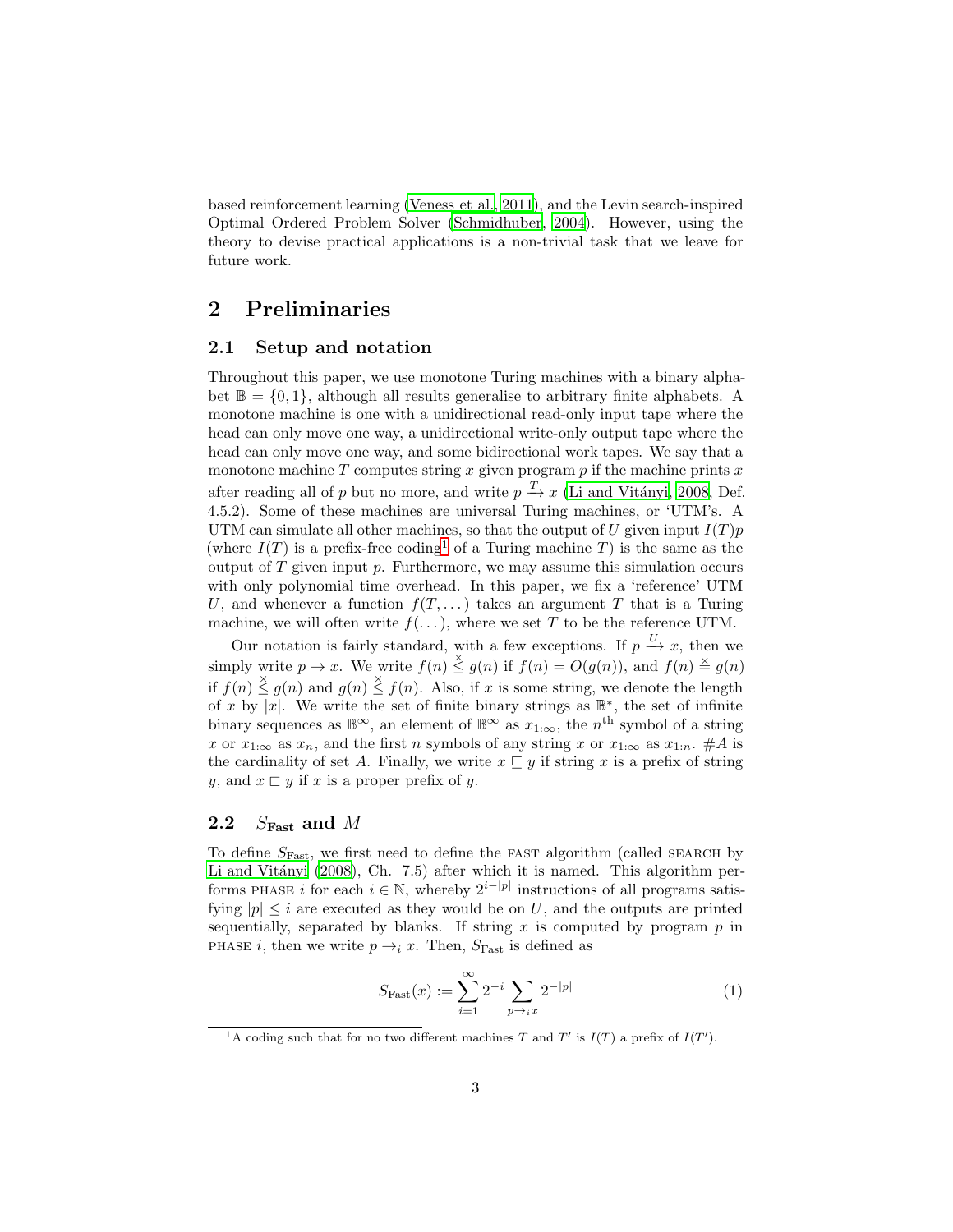This algorithm is inspired by the  $Kt$  complexity of a string, defined as

$$
Kt(x) = \min_{p} \{|p| + \log t(U, p, x)\}
$$

where  $t(U, p, x)$  is the time taken for program p to compute x on the UTM U, and if program p never computes x, we set  $t(U, p, x) := \infty$  (Li and Vitányi, 2008, Def. 7.5.1). If we define the Kt-cost of a computation of a string x by program  $p$  as the minimand of  $Kt$ , that is,

$$
Kt\text{-cost}(p, x) := |p| + \log t(p, x)
$$

then we can see that program  $p$  computes string  $x$  in PHASE  $i$  of FAST iff  $Kt\text{-cost}(p, x) \leq i$ . As such,  $S_{\text{Fast}}$  gives low probability to strings of high  $Kt$ complexity.

Similarly to the above, the monotone Kolmogorov complexity of  $x$  is defined as

$$
Km(x) = \min_{p} \{|p| \mid p \to x\}
$$

If we define the minimand of  $Km$  as

$$
Km\text{-cost}(p, x) := \begin{cases} |p| & \text{if } p \to x \\ \infty & \text{otherwise} \end{cases}
$$

then the Solomonoff prior  $M(x) = \sum_{p \to x} 2^{-|p|}$  can be written as  $\sum_{p\to x} 2^{-Km\text{-cost}(p,x)}$ . M and  $S_{\text{Fast}}$  are both semimeasures, but not measures:

**Definition 1.** A *semimeasure* is a function  $\nu : \mathbb{B}^* \to [0, \infty)$  such that  $\nu(\epsilon) \leq 1$ and  $\nu(x) \geq \nu(x0) + \nu(x1)$  for all  $x \in \mathbb{B}^*$ . If  $\nu$  satisfies these with equality, we call ν a *measure*.

Semimeasures can be used for prediction:

**Definition 2.** If  $\nu$  is a semimeasure, the  $\nu$ -probability of  $x_t$  given  $x_{\leq t}$  is  $\nu(x_t|x_{\leq t}) :=$  $\nu(x_{1:t})/\nu(x_{<};$ 

# <span id="page-3-0"></span>3 Speed priors

By analogy to  $M$ , we can define a variant of the Solomonoff prior that penalises strings of high  $Kt$  complexity more directly than  $S_{\text{Fast}}$  does:

<span id="page-3-1"></span>
$$
S_{Kt}(x) := \sum_{p \to x} 2^{-Kt \cdot \text{cost}(p,x)} = \sum_{p \to x} \frac{2^{-|p|}}{t(p,x)}
$$
(2)

 $S_{Kt}$  is a semimeasure, but is not a measure.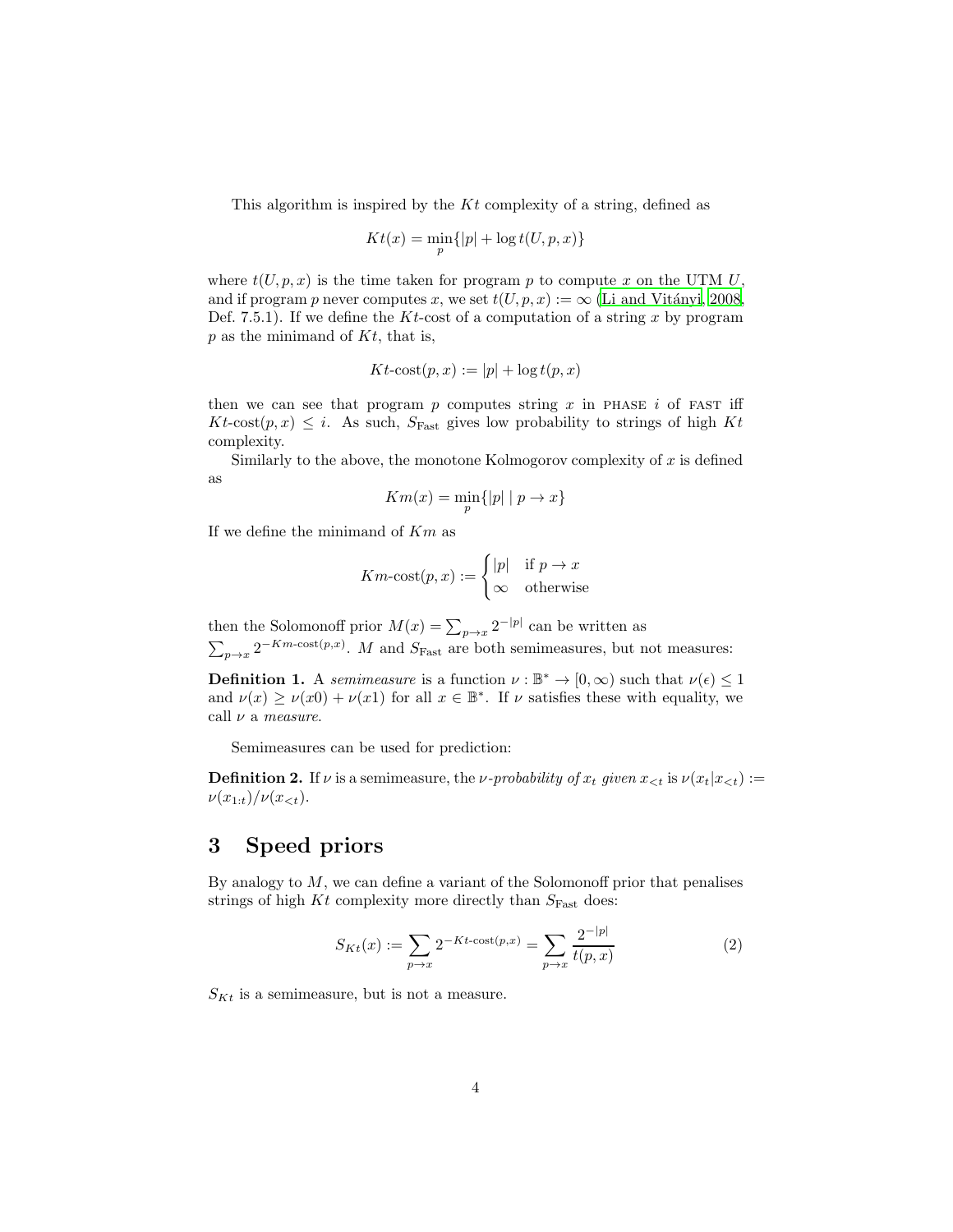### <span id="page-4-0"></span>3.1 Similar definitions for  $S_{\text{Fast}}$  and  $S_{Kt}$

The definitions [\(1\)](#page-2-4) of  $S_{\text{Fast}}$  and [\(2\)](#page-3-1) of  $S_{Kt}$  have been given in different forms the first in terms of PHASEs of FAST, and the second in terms of  $Kt$ -cost. In this subsection, we show that each can be rewritten in a form similar to the other's definition, which sheds light on the differences and similarities between the two.

#### <span id="page-4-3"></span>Proposition 3.

$$
S_{\text{Fast}}(x) \stackrel{\times}{=} \sum_{p \to x} \frac{2^{-2|p|}}{t(p,x)}
$$

*Proof.* First, we note that for each program p and string x, if  $p \rightarrow_i x$ , then for all  $j \geq i$ ,  $p \rightarrow_j x$ . Now,

$$
\sum_{j=i}^{\infty} 2^{-j} \times 2^{-|p|} = 2 \times 2^{-i} \times 2^{-|p|}
$$
  

$$
\Rightarrow \sum_{i=1}^{\infty} 2^{-i} \sum_{p \to i} 2^{-|p|} \stackrel{\times}{=} \sum_{i=1}^{\infty} 2^{-i} \sum_{\substack{p \to i} x \ p \to i-1x} 2^{-|p|}
$$
(3)

since all of the contributions to  $S_{\text{Fast}}(x)$  from program p in phases  $j \geq i$  add up to twice the contribution from  $p$  in PHASE  $i$  alone.

Next, suppose  $p \rightarrow_i x$ . Then, by the definition of FAST,

<span id="page-4-1"></span>
$$
t(p, x) \le 2^{i-|p|}
$$
  
\n
$$
\Leftrightarrow \log t(p, x) \le i - |p|
$$
  
\n
$$
\Leftrightarrow |p| + \log t(p, x) \le i
$$

Also, if  $p \nightharpoonup_{i-1} x$ , then either  $|p| > i - 1$ , implying  $|p| + \log t(p, x) > i - 1$ , or  $t(p, x) > 2^{i-1-|p|}$ , also implying  $|p| + \log t(p, x) > i - 1$ . Therefore, if  $p \to i x$ and  $p \nleftrightarrow_{i-1} x$ , then

$$
i - 1 < |p| + \log t(p, x) \le i
$$

implying

<span id="page-4-2"></span>
$$
-|p| - \log t(p, x) - 1 < -i \le -|p| - \log t(p, x) \tag{4}
$$

Subtracting  $|p|$  and exponentiating yields

$$
\frac{2^{-2|p|-1}}{t(p,x)}\leq 2^{-i-|p|}\leq \frac{2^{-2|p|}}{t(p,x)}
$$

giving

$$
2^{-i-|p|} \stackrel{\scriptscriptstyle{\times}}{=} \frac{2^{-2|p|}}{t(p,x)}
$$

Therefore,

$$
\sum_{i=1}^{\infty} 2^{-i} \sum_{\substack{p \to ix \\ p \neq i-1x}} 2^{-|p|} \stackrel{\times}{=} \sum_{p \to x} \frac{1}{t(p,x)} 2^{-2|p|} \tag{5}
$$

which, together with equation  $(3)$ , proves the proposition.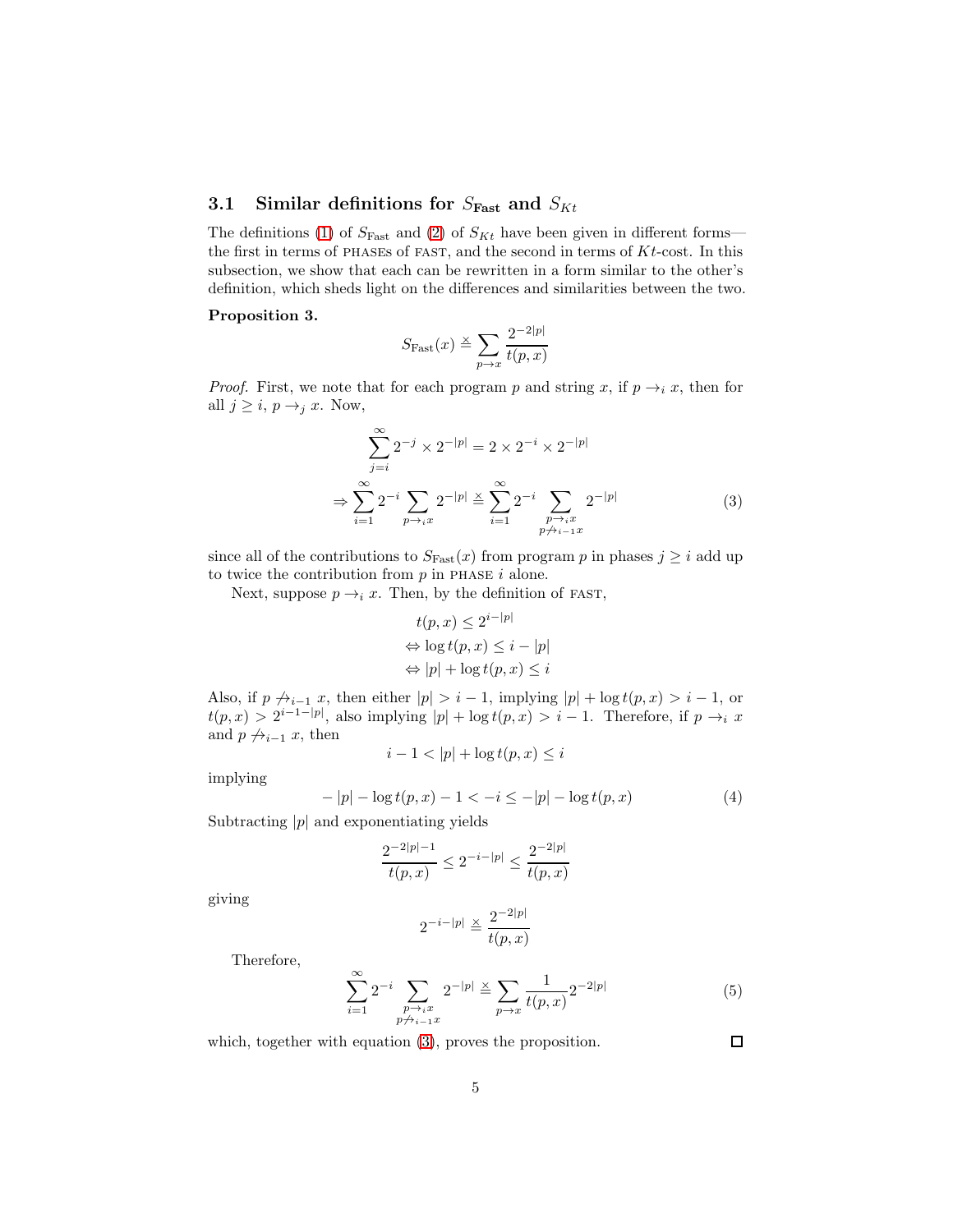### Proposition 4.

$$
S_{Kt}(x) \stackrel{\times}{=} \sum_{i=1}^{\infty} 2^{-i} \sum_{p \to_i x} 1
$$

*Proof.* Using equation [\(4\)](#page-4-2), we have that if  $p \rightarrow_i x$  and  $p \not\rightarrow_{i-1} x$ , then

$$
\frac{2^{-|p|-1}}{t(p,x)} \le 2^{-i} \le \frac{2^{-|p|}}{t(p,x)}
$$

so

$$
2^{-i} \stackrel{\times}{=} \frac{2^{-|p|}}{t(p,x)}
$$

Summing over all programs p such that  $p \rightarrow_i x$  and  $p \not\rightarrow_{i-1} x$ , we have

$$
2^{-i}\sum_{\substack{p\to_i x,\\p\neq_{i-1}x}}1\stackrel{\times}{=}\sum_{\substack{p\to_i x,\\p\neq_{i-1}x}}\frac{2^{-|p|}}{t(p,x)}
$$

Then, summing over all phases  $i$ , we have

<span id="page-5-0"></span>
$$
\sum_{i=1}^{\infty} 2^{-i} \sum_{\substack{p \to i x, \\ p \neq i-1 x}} 1 \stackrel{\times}{=} \sum_{p \to x} \frac{2^{-|p|}}{t(p, x)}
$$
(6)

Now, as noted in the proof of Proposition [3,](#page-4-3) if  $q \to_i x$ , then  $q \to_j x$  for all  $j \geq i$ . Similarly to the start of that proof, we note that

$$
\sum_{i=j}^{\infty} 2^{-j} \times 1 = 2 \times 2^{-i} \times 1
$$

The left hand side is the contribution of  $q$  to the sum

$$
\sum_{i=1}^\infty 2^{-i} \sum_{p\to_i x} 1
$$

and the right hand side is twice the contribution of  $q$  to the sum

$$
\sum_{i=1}^{\infty} 2^{-i} \sum_{\substack{p\to i x,\\ p\neq i-1 x}} 1
$$

Therefore,

$$
\sum_{i=1}^{\infty} 2^{-i} \sum_{p \to_i x} 1 \stackrel{\scriptscriptstyle{\Delta}}{=} \sum_{i=1}^{\infty} 2^{-i} \sum_{\substack{p \to_i x, \\ p \not\to i-1 x}} 1
$$

which, together with  $(6)$ , proves the proposition.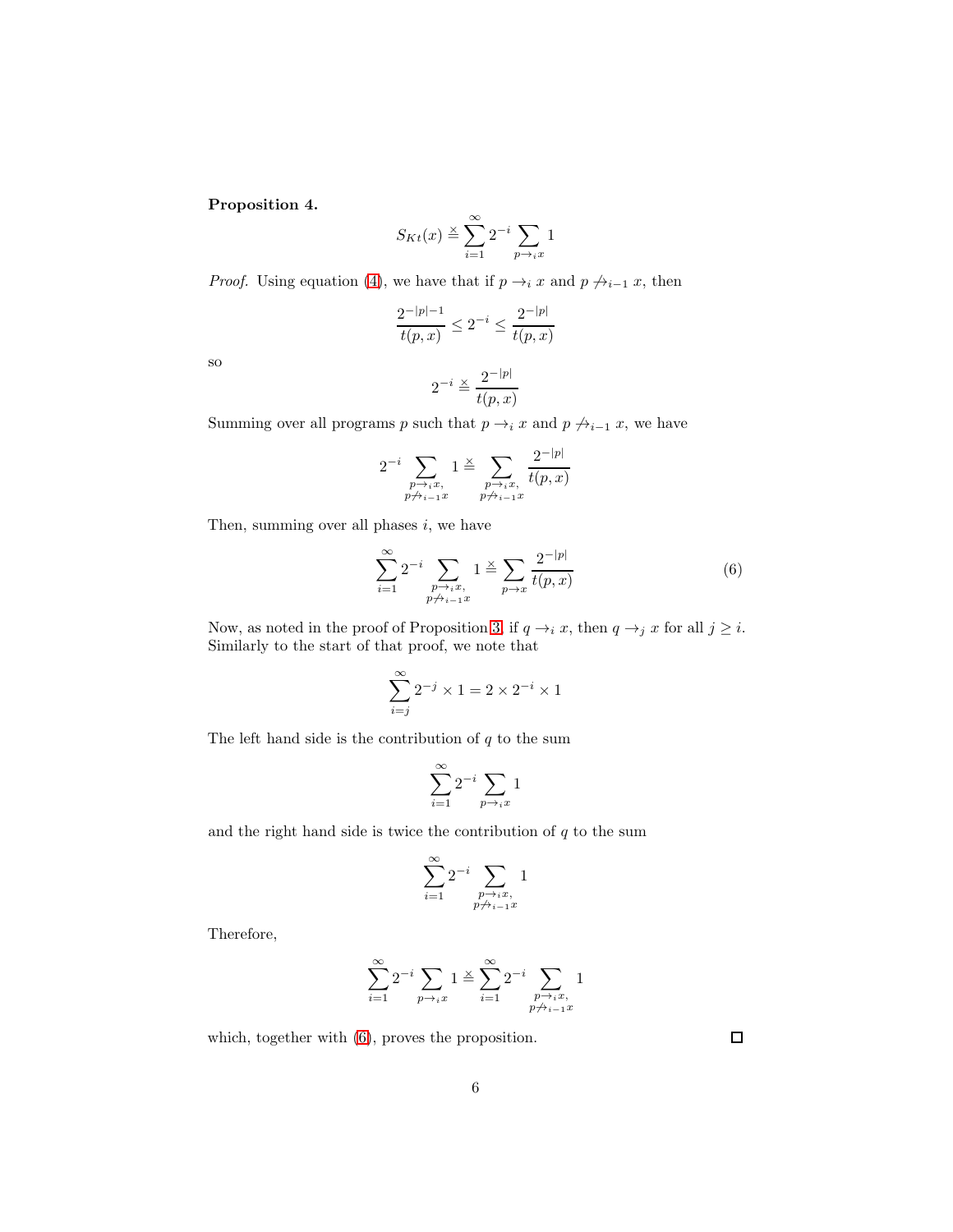### <span id="page-6-0"></span>3.2  $S_{Kt}$  is a speed prior

Although we have defined  $S_{Kt}$ , we have not shown any results that indicate it deserves to be called a speed prior. Two key properties of  $S_{\text{Fast}}$  justify its description as a speed prior: firstly, that the cumulative prior probability measure of all  $x$  incomputable in time  $t$  is at most inversely proportional to  $t$ , and secondly, that if  $x_{1:\infty} \in \mathbb{B}^{\infty}$ , and program  $p^x \in \mathbb{B}^*$  computes  $x_{1:n}$  within at most  $f(n)$  steps, then the contribution to  $S_{\text{Fast}}(x_{1:n})$  by programs that take time much longer than  $f(n)$  vanishes as  $n \to \infty$  [\(Schmidhuber](#page-19-0), [2002\)](#page-19-0). In this subsection, we prove that both of these properties also hold for  $S_{Kt}$ .  $S_{\text{Fast}}$  and  $S_{Kt}$  are the only distributions that the authors are aware of that satisfy these two properties.

Let  $\mathcal{C}_t$  denote the set of strings x that are incomputable in time t (that is, there is no program p such that  $p \to x$  in t or fewer timesteps) such that for any  $y \nightharpoonup x$ , the prefix y is computable in time t. By definition, all strings that are incomputable in time t have as a prefix an element of  $\mathcal{C}_t$ , and  $\mathcal{C}_t$  is a prefix-free set<sup>[2](#page-6-1)</sup> (by construction). Furthermore, the probability measure of all strings incomputable in time  $t$  is simply the sum of the probabilities of all elements of  $\mathcal{C}_t$ .

#### Proposition 5.

$$
\sum_{x \in \mathcal{C}_t} S_{Kt}(x) \le \frac{1}{t}
$$

*Proof.*

$$
\sum_{x \in \mathcal{C}_t} S_{Kt}(x) = \sum_{x \in \mathcal{C}_t} \sum_{p \to x} \frac{2^{-|p|}}{t(p, x)} \le \frac{1}{t} \sum_{x \in \mathcal{C}_t} \sum_{p \to x} 2^{-|p|} \le \frac{1}{t}
$$

by the Kraft inequality, since the fact that  $\mathcal{C}_t$  is a prefix-free set guarantees that the set of programs that compute elements of  $C_t$  is also prefix-free, due to our use of monotone machines. use of monotone machines.

**Proposition 6.** Let  $x_{1:\infty} \in \mathbb{B}^{\infty}$  be such that there exists a program  $p^x \in \mathbb{B}^*$ which outputs  $x_{1:n}$  in  $f(n)$  steps for all  $n \in \mathbb{N}$ . Let  $g(n)$  grow faster than  $f(n)$ , i.e.  $\lim_{n\to\infty} f(n)/g(n) = 0$ . Then,

$$
\lim_{n \to \infty} \frac{\sum_{p \ge g(n)} x_{1:n} 2^{-|p|} / t(p, x_{1:n})}{\sum_{p \le f(n)} x_{1:n} 2^{-|p|} / t(p, x_{1:n})} = 0
$$

where  $p \longrightarrow x$  iff program p computes string x in no more than t steps.

An informal statement of this proposition is that contributions to  $S_{Kt}(x_{1:n})$ by programs that take time longer than  $g(n)$  steps to run are dwarfed by those by programs that take less than  $f(n)$  steps to run. Therefore, asymptotically, only the fastest programs contribute to  $S_{Kt}$ .

<span id="page-6-1"></span><sup>2</sup>That is, a set such that no element is a prefix of another element.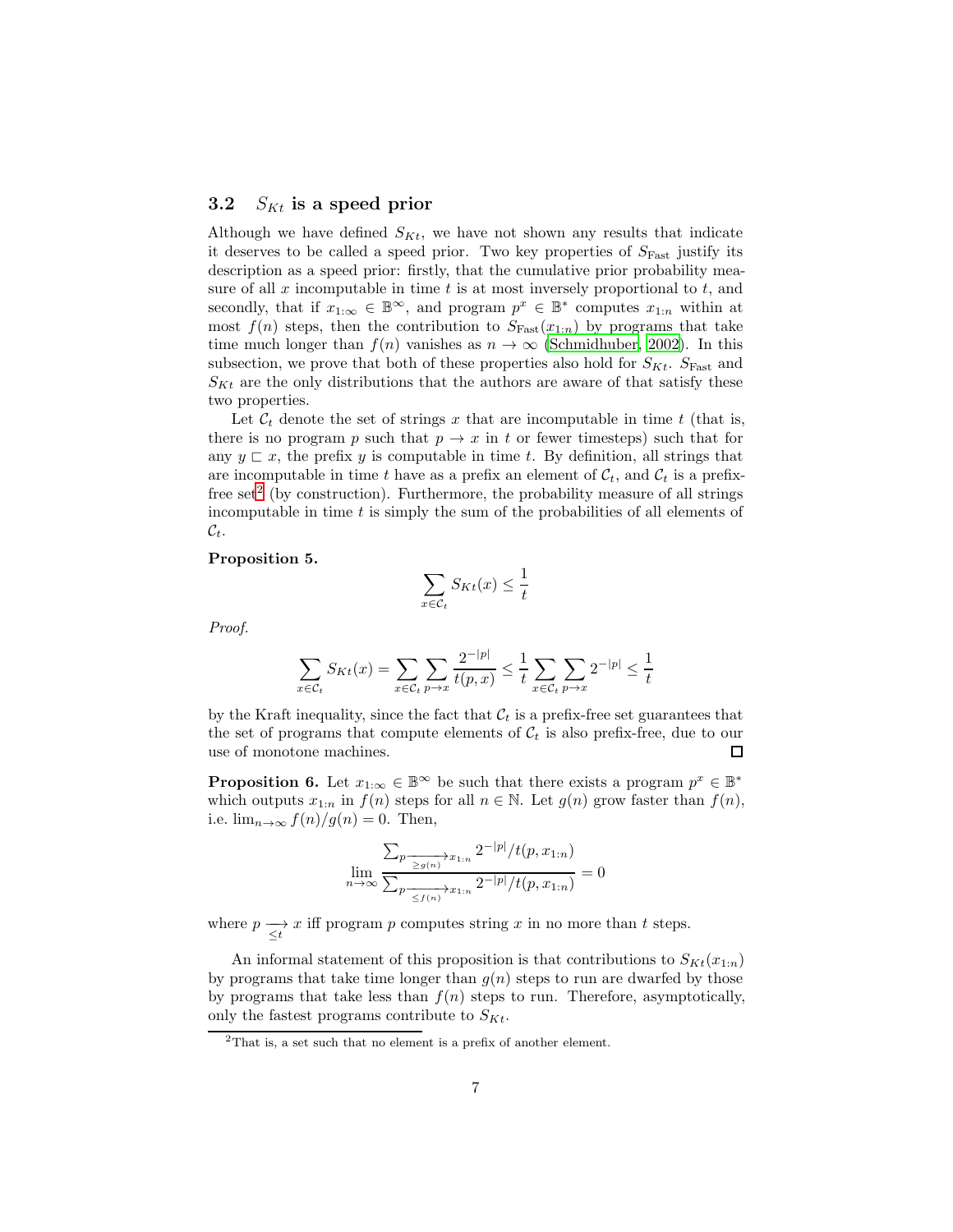*Proof.*

$$
\sum_{p} \frac{\sum_{p} \frac{2^{-|p|}}{f(p, x_{1:n})}}{\sum_{p} \frac{2^{-|p|}}{f(p, x_{1:n})}} \frac{2^{-|p|}}{f(p, x_{1:n})}
$$
\n
$$
\leq \lim_{n \to \infty} \frac{\sum_{p} \frac{2^{-|p|}}{f(p, x_{1:n})}}{\frac{2^{-|p|}}{f(p, x_{1:n})}} \tag{7}
$$

<span id="page-7-2"></span><span id="page-7-1"></span>
$$
\leq \lim_{n \to \infty} \frac{f(n)}{g(n)} \frac{\sum_{p \to x_{1:n}} 2^{-|p|}}{2^{-|p^x|}} \tag{8}
$$

<span id="page-7-3"></span>
$$
\leq \lim_{n \to \infty} \frac{f(n)}{g(n)} \frac{1}{2^{-|p^x|}}
$$
\n
$$
= 0
$$
\n(9)

Equation [\(7\)](#page-7-1) comes from increasing  $1/t(p, x_{1:n})$  to  $1/g(n)$  in the numerator, and decreasing the denominator by throwing out all terms of the sum except that of  $p^x$ , which takes  $f(n)$  time to compute  $x_{1:n}$ . Equation [\(8\)](#page-7-2) takes  $f(n)/g(n)$  out of the fraction, and increases the numerator by adding contributions from all programs that compute  $x_{1:n}$ . Equation [\(9\)](#page-7-3) uses the Kraft inequality to bound  $\sum_{p\to x_{1:n}} 2^{-|p|}$  from above by 1. Finally, we use the fact that  $\lim_{n\to\infty} f(n)/g(n) = 0$ . 口

## <span id="page-7-0"></span>4 Loss bounds

In this section, we prove a performance bound on  $S_{Kt}$ -based sequence prediction, when predicting a sequence drawn from a measure that is estimable in polynomial time. We also prove a similar bound on  $S_{\text{Fast}}$ -based sequence prediction when predicting deterministic sequences computable in polynomial time.

For the purpose of this section, we write  $S_{Kt}$  somewhat more explicitly as

$$
S_{Kt}(x) = \sum_{p \xrightarrow{U} x} \frac{2^{-|p|}}{t(U, p, x)}
$$

and give some auxiliary definitions. Let  $\langle \cdot \rangle_{\mathbb{B}^*}$  be a prefix-free coding of the strings of finite length and  $\langle \cdot \rangle_N$  be a prefix-free coding of the integers, where both of these prefix-free codings are computable and decodable in polynomial time.

**Definition 7.** A function  $f : \mathbb{B}^* \to \mathbb{R}$  is *finitely computable* if there is some Turing machine  $T_f$  that when given input  $\langle x \rangle_{\mathbb{B}^*}$  prints  $\langle m \rangle_{\mathbb{N}} \langle n \rangle_{\mathbb{N}}$  and then halts, where  $f(x) = m/n$ . The function f is finitely computable in polynomial time if it takes  $T_f$  at most  $p(|x|)$  timesteps to halt on input x, where p is a polynomial.

**Definition 8.** Let  $f, g : \mathbb{B}^* \to \mathbb{R}$ . g is *estimable in polynomial time by* f if f is finitely computable in polynomial time and  $f(x) \triangleq g(x)$ . The function g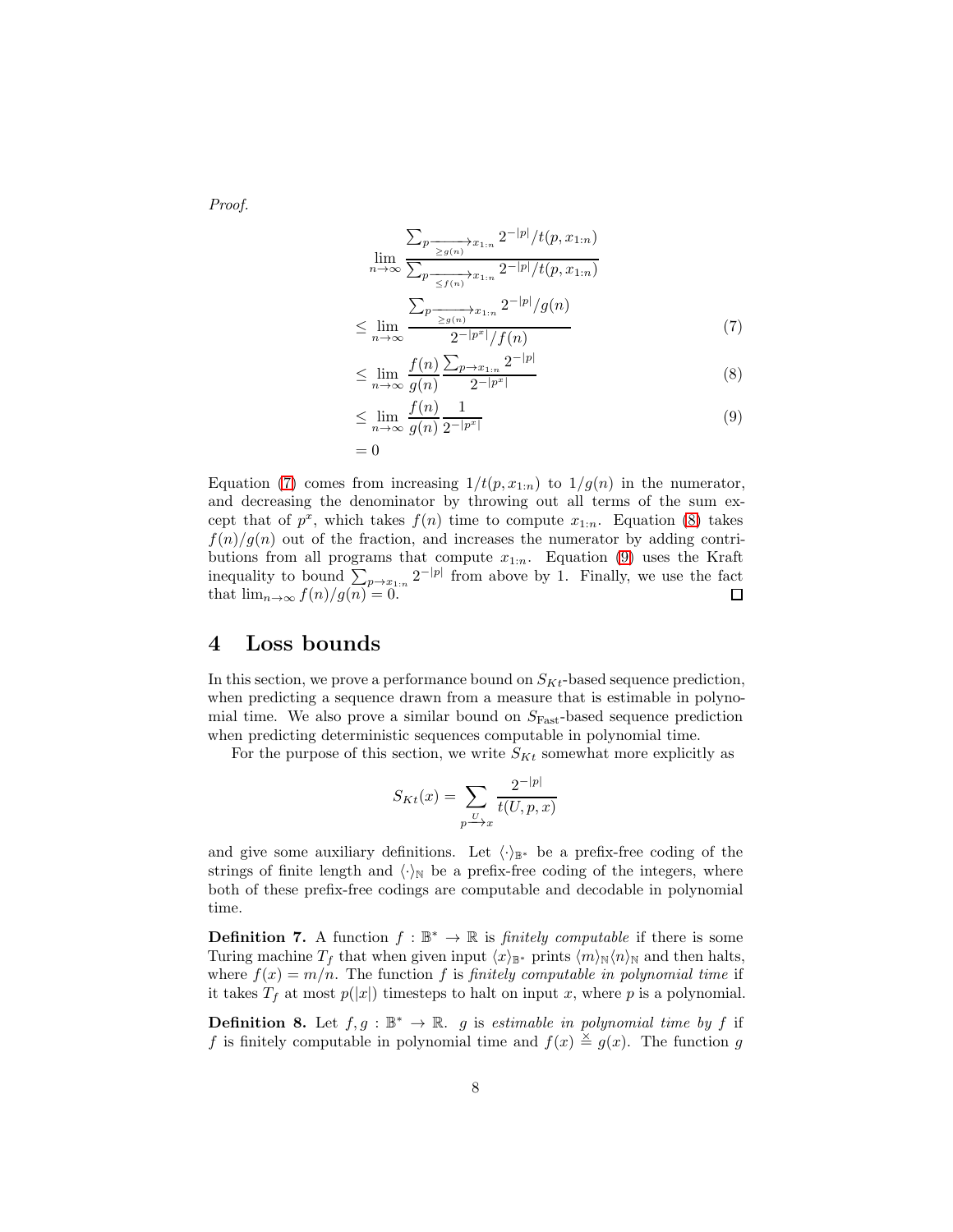is *estimable in polynomial time* if it is estimable in polynomial time by some function  $f$ .

First, note that this definition is reasonably weak, since we only require  $f(x) \stackrel{\times}{=} g(x)$ , rather than  $f(x) = g(x)$ . Also note that if f is finitely computable in polynomial time, it is estimable in polynomial time by itself. For a measure  $\mu$ , estimability in polynomial time captures our intuitive notion of efficient computability: we only need to know  $\mu$  up to a constant factor for prediction, and we can find this out in polynomial time.

We consider a prediction setup where a predictor outputs a prediction, and then receives some loss depending on the predicted next bit and the correct next bit. More formally, we have some loss function  $\ell(x_t, y_t) \in [0, 1]$  defined for all  $x_t, y_t \in \mathbb{B}$  and all  $t \in \mathbb{N}$ , representing the loss incurred for a prediction of  $y_t$  when the actual next bit is  $x_t$ , which the predictor observes after prediction. One example of such a loss function is the 0-1 loss, which assigns 0 to a correct prediction and 1 to an incorrect prediction, although there are many others.

We define the  $\Lambda_{\rho}$  predictor to be the predictor which minimises  $\rho$ -expected loss, outputting  $y_t^{\Lambda_p} := \operatorname{argmin}_{y_t} \sum_{x_t} \rho(x_t | x_{1:t-1}) \ell(x_t, y_t)$  at time t. If the true distribution is  $\mu$ , we judge a predictor  $\Lambda$  by its total  $\mu$ -expected loss in the first n steps:

$$
L_{n\mu}^{\Lambda} := \mathbb{E}_{\mu} \left[ \sum_{t=1}^{n} \ell(x_t, y_t^{\Lambda}) \right]
$$

In particular, if we are using 0-1 loss,  $L_{n\mu}^{\Lambda}$  is the expected number of errors made by  $\Lambda$  up to time n in the environment  $\mu$ .

<span id="page-8-2"></span>**Theorem 9** (*Bound on*  $S_{Kt}$  *prediction loss*). If  $\mu$  is a measure that is estimable in polynomial time by some semimeasure  $\nu$ , and  $x$  is a sequence sampled from  $\mu$ , then the expected loss incurred by the  $\Lambda_{S_{Kt}}$  predictor is bounded by

$$
L_{n\mu}^{\Lambda_{S_{Kt}}} - L_{n\mu}^{\Lambda_{\mu}} \le 2D_n + 2\sqrt{L_{n\mu}^{\Lambda_{\mu}}D_n}
$$

where  $D_n = O(\log n)^3$  $D_n = O(\log n)^3$ .

Since  $L_{n\mu}^{\Lambda_{\mu}} \leq n$ , this means that  $\Lambda_{S_{Kt}}$  only incurs at most  $O(\sqrt{n \log n})$  extra loss in expectation, although this bound will be much tighter in more structured environments where  $\Lambda_{\mu}$  makes few errors, such as deterministic environments.

In order to prove this theorem, we use the following lemma:

<span id="page-8-3"></span>**Lemma 10.** Let  $\nu$  be a semimeasure that is finitely computable in polynomial time. There exists a Turing machine  $T_{\nu}$  such that for all  $x\in\mathbb{B}^*$ 

<span id="page-8-1"></span>
$$
\nu(x) = \sum_{\substack{T\nu\\p \to x}} 2^{-|p|} \tag{10}
$$

<span id="page-8-0"></span><sup>&</sup>lt;sup>3</sup>A similar bound that can be proved the same way is  $\sqrt{L_{n\mu}^{\Lambda_{S}}\kappa_t} - \sqrt{L_{n\mu}^{\Lambda_{\mu}}} \leq \sqrt{2D_n}$  for the same  $D_n$  [\(Hutter, 2007,](#page-19-3) Eq. 8, 5).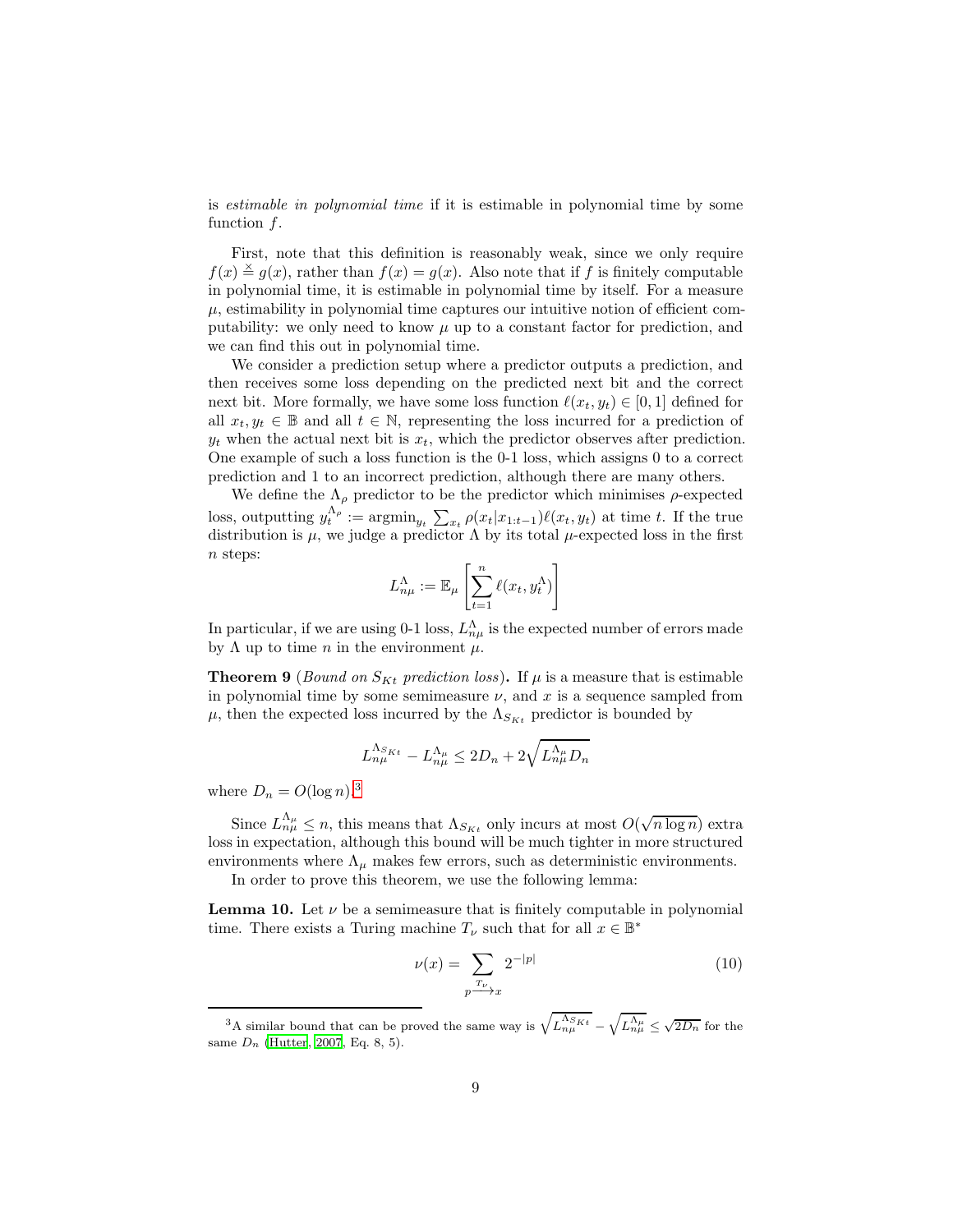<span id="page-9-1"></span>
$$
2^{-Km_{T_{\nu}}(x)} \ge \nu(x)/4 \tag{11}
$$

where  $Km_{T_{\nu}}(x)$  is the length of the shortest program for x on  $T_{\nu}$ .<sup>[4](#page-9-0)</sup>

Note that a proof already exists that there is some machine  $T_{\nu}$  such that  $(10)$  holds (Li and Vitányi, [2008,](#page-19-7) Thm. 4.5.2), but it does not prove  $(11)$ , and we wish to understand the operation of  $T_{\mu}$  in order to prove Theorem [9.](#page-8-2)

*Proof of Lemma [10.](#page-8-3)* The machine  $T_{\nu}$  is essentially a decoder of an algorithmic coding scheme with respect to  $\nu$ . It uses the natural correspondence between  $\mathbb{B}^{\infty}$  and [0, 1], associating a binary string  $x_1x_2x_3 \cdots$  with the real number  $0.x_1x_2x_3\cdots$ . It determines the location of the input sequence on this line, and then assigns a certain interval for each output string, such that the width of the interval for output string x is equal to  $\nu(x)$ . Then, if input string p lies inside the interval for the output string  $x$ , it outputs  $x$ .

 $T_{\nu}$  first calculates  $\nu(0)$  and  $\nu(1)$ , and sets  $[0, \nu(0))$  as the output interval for 0 and  $[\nu(0), \nu(0) + \nu(1)]$  as the output interval for 1. It then reads the input, bit by bit. After reading input  $p_{1:n}$ , it constructs the input interval  $[0.p_1p_2 \cdots p_n, 0.p_1p_2 \cdots p_n111111 \cdots]$ , which represents the inerval that  $0.p_1p_2 \cdots p_np_{n+1} \cdots$  could lie in. It then checks if this input interval is contained in one of the output intervals. If it is, then it prints output appropriate for the interval, and if not, then it reads one more bit and repeats the process.

Suppose the first output bit is a 1. Then,  $T_{\nu}$  calculates  $\nu(10)$  and  $\nu(11)$ , and forms the new output intervals:  $[\nu(0), \nu(0) + \nu(10)]$  for outputting 0, and  $[\nu(0) + \nu(10), \nu(0) + \nu(10) + \nu(11)]$  for outputting 1. It then reads more input bits until the input interval lies within one of these new output intervals, and then outputs the appropriate bit. The computation proceeds in this fashion.

Equation [\(10\)](#page-8-1) is satisfied, because  $\sum_{p} \frac{r_{\nu}}{x} 2^{-|p|}$  is just the total length of all possible input intervals that fit inside the output interval for  $x$ , which by construction is  $\nu(x)$ .

To show that [\(11\)](#page-9-1) is satisfied, note that  $2^{-Km_{T_{\nu}}(x)}$  is the length of the largest input interval for x. Now, input intervals are binary intervals (that is, their start points and end points have a finite binary expansion), and for every interval I, there is some binary interval contained in I with length  $\geq 1/4$  that of I. Therefore, the output interval for  $x$  contains some input interval with length at least 1/4 that of the length of the output interval. Since the length of the output interval for x is just  $\nu(x)$ , we can conclude that  $2^{-Km_{T_{\nu}}(x)} \ge \nu(x)/4$ .

*Proof of Theorem [9.](#page-8-2)* Using Lemma [10,](#page-8-3) we show a bound on  $S_{Kt}$  that bounds its KL divergence with  $\mu$ . We then apply the unit loss bound [\(Hutter](#page-19-1), [2005](#page-19-1), Thm. 3.48) (originally shown for the Solomonoff prior, but valid for any prior) to show the desired result.

and

<span id="page-9-0"></span><sup>&</sup>lt;sup>4</sup>Note that this lemma would be false if we were to let  $\nu$  be an arbitrary lowersemicomputable semimeasure, since if  $\nu = M$ , this would imply that  $2^{-Km(x)} \triangleq M(x)$ , which was disproved by Gács (1983).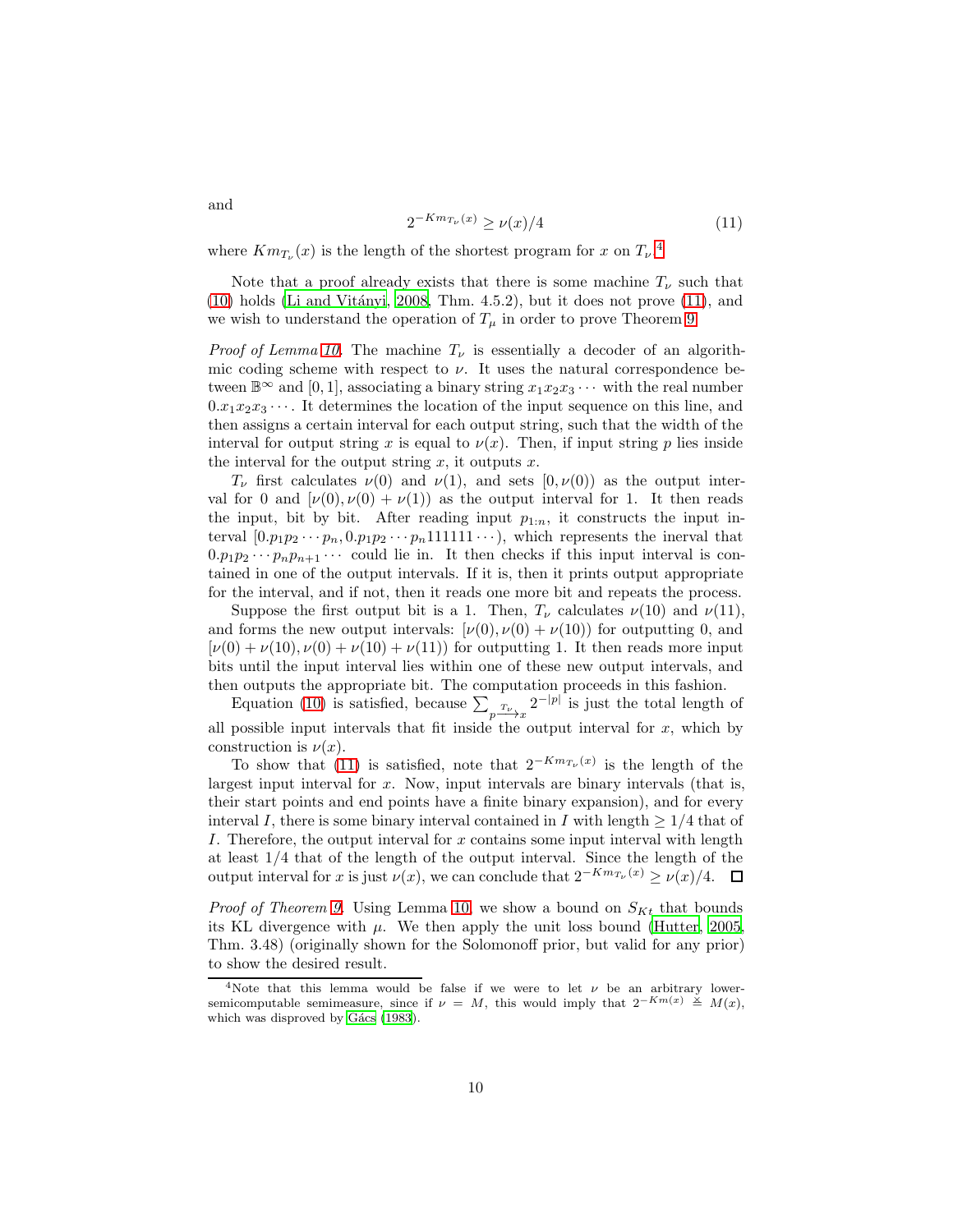First, we reason about the running time of the shortest program that prints x on the machine  $T_{\nu}$  (defined in Lemma [10\)](#page-8-3). Since we would only calculate  $\nu(y0)$  and  $\nu(y1)$  for  $y \sqsubseteq x$ , this amounts to  $2|x|$  calculations. Each calculation need only take polynomial time in the length of its argument, because  $T_{\nu}$  could just simulate the machine that takes input  $x$  and returns the numerator and denominator of x, prefix-free coded, and it only takes polynomial time to undo this prefix-free coding. Therefore, the calculations take at most  $2|x|f(|x|) =$ :  $g(|x|)$ , where f is a polynomial. We also, however, need to read all the bits of the input, construct the input intervals, and compare them to the output intervals. This takes time linear in the number of bits read, and for the shortest program that prints x, this number of bits is (by definition)  $Km_{T_{\nu}}(x)$ . Since  $2^{-Km_{T_{\nu}(x)}} \triangleq \nu(x), \ Km_{T_{\nu}}(x) \leq -\log(\nu(x)) + O(1),$  and since  $\nu(x) \triangleq \mu(x),$  $-\log(\nu(x)) \leq -\log(\mu(x)) + O(1)$ . Therefore, the total time taken is bounded above by  $q(|x|) - O(1) \log(\mu(x))$ , where we absorb the additive constants into  $g(|x|)$ .

This out of the way, we can calculate

$$
S_{Kt}(x) = \sum_{p \to x} \frac{2^{-|p|}}{t(U, p, x)}
$$
  
\n
$$
= \sum_{\text{Turing machines } T} 2^{-|I(T)|} \sum_{q \to x} \frac{2^{-|q|}}{t(T, q, x)^{O(1)}}
$$
  
\n
$$
\geq \sum_{p \to x} \frac{2^{-|p|}}{t(T_{\nu}, p, x)^{O(1)}}
$$
  
\n
$$
\geq \frac{2^{-Km_{T_{\nu}}(x)}}{(g(|x|) - O(1) \log(\mu(x)))^{O(1)}}
$$
  
\n
$$
\geq \frac{\mu(x)}{(g(|x|) - O(1) \log(\mu(x)))^{O(1)}}
$$
(12)

Now, the unit loss bound tells us that

<span id="page-10-2"></span><span id="page-10-0"></span>
$$
L_{n\mu}^{\Lambda_{S_{Kt}}} - L_{n\mu}^{\Lambda_{\mu}} \le 2D_n(\mu||S_{Kt}) + 2\sqrt{L_{n\mu}^{\Lambda_{\mu}}D_n(\mu||S_{Kt})}
$$
(13)

where  $D_n(\mu||S_{Kt}) := \mathbb{E}_{\mu} [\ln(\mu(x_{1:n})/S_{Kt}(x_{1:n}))]$  is the relative entropy. We can calculate  $D_n(\mu||S_{Kt})$  using equation [\(12\)](#page-10-0):

<span id="page-10-1"></span>
$$
D_n(\mu||S_{Kt}) = \mathbb{E}_{\mu} \left[ \ln \frac{\mu(x_{1:n})}{S_{Kt}(x_{1:n})} \right]
$$
  
\n
$$
\stackrel{\geq}{\leq} \mathbb{E}_{\mu} \left[ \ln \left( (g(n) - O(1) \log(\mu(x_{1:n})))^{O(1)} \right) \right]
$$
  
\n
$$
\stackrel{\geq}{\leq} \mathbb{E}_{\mu} \left[ \ln(g(n) - O(1) \log(\mu(x_{1:n}))) \right]
$$
  
\n
$$
\leq \ln \mathbb{E}_{\mu} \left[ g(n) - O(1) \log(\mu(x_{1:n})) \right]
$$
  
\n
$$
= \ln (g(n) + O(1) H_{\mu}(x_{1:n}))
$$
\n(14)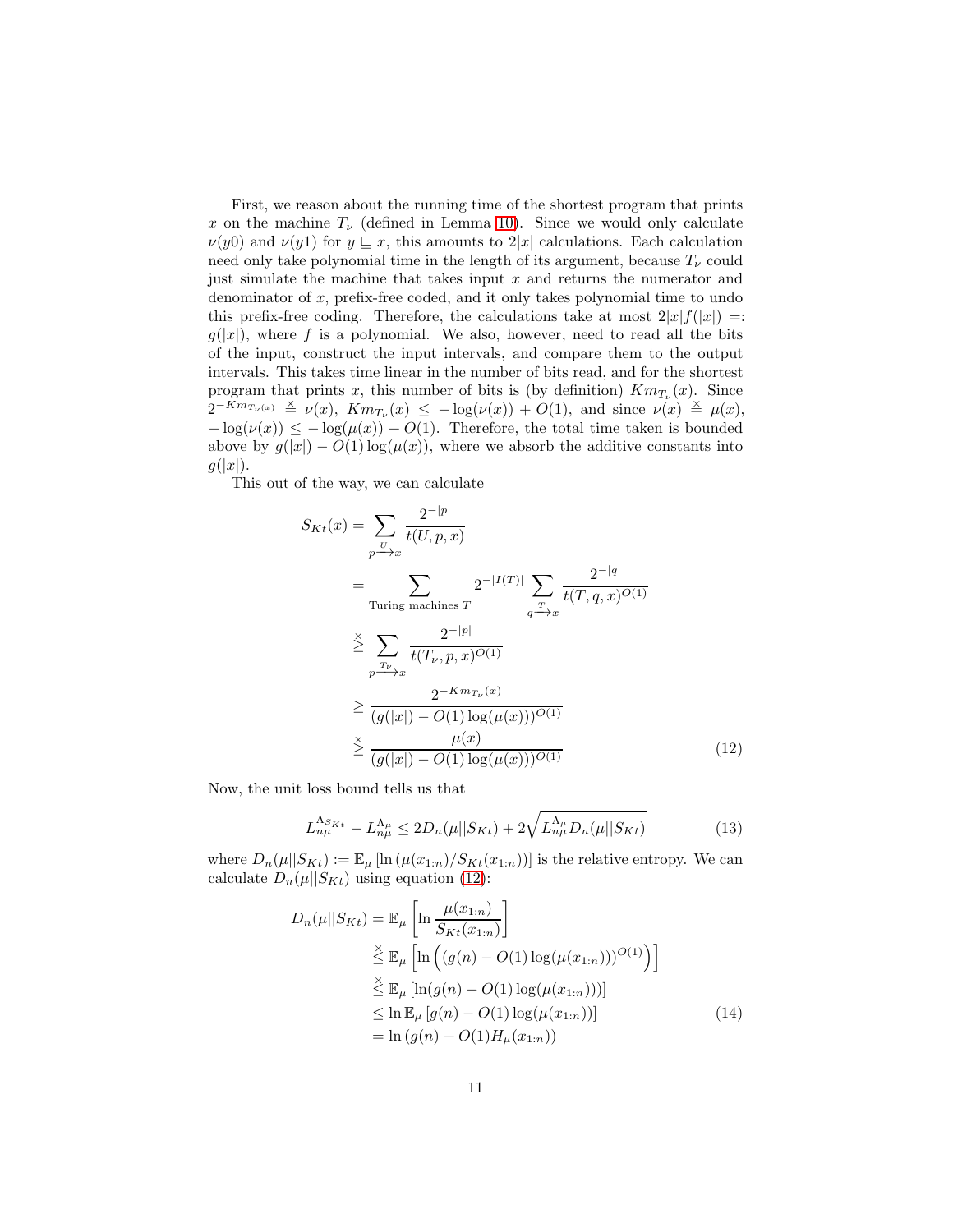where  $H_{\mu}(x_{1:n})$  denotes the binary entropy of the random variable  $x_{1:n}$  with respect to  $\mu$ 

<span id="page-11-0"></span>
$$
\leq \ln (g(n) + O(n))
$$
  

$$
\leq \log n \tag{15}
$$

where [\(14\)](#page-10-1) comes from Jensen's inequality. Equations [\(13\)](#page-10-2) and [\(15\)](#page-11-0) together prove the theorem.  $\Box$ 

We therefore have a loss bound on the  $S_{Kt}$ -based sequence predictor in environments that are estimable in polynomial time by a semimeasure. Furthermore:

#### Corollary 11.

<span id="page-11-2"></span>
$$
L_{n\mu}^{\Lambda_{SKt}} \leq 2D_n(\mu||S_{Kt}) \stackrel{\times}{=} \log n
$$

for deterministic measures<sup>[5](#page-11-1)</sup>  $\mu$  computable in polynomial time, if correct predictions incur no loss.

We should note that this method fails to prove similar bounds for  $S_{\text{Fast}}$ , since we instead get

$$
S_{\text{Fast}}(x) \stackrel{\times}{=} \sum_{p \xrightarrow{U} x} \frac{2^{-2|p|}}{t(U, p, x)} \stackrel{\times}{\geq} \frac{\mu(x)^2}{(|x|^{O(1)} - \log \mu(x))^{O(1)}} \tag{16}
$$

which gives us

$$
D_n(\mu||S_{\text{Fast}}) = \mathbb{E}_{\mu}\left[\ln \frac{\mu(x_{1:n})}{S_{\text{Fast}}(x_{1:n})}\right]
$$
  

$$
\leq O(\log n) + H_{\mu}(x_{1:n})
$$

Since  $H_{\mu}(x_{1:n})$  can grow linearly in n (for example, take  $\mu$  to be  $\lambda(x) = 2^{-|x|}$ , the uniform measure), this can only prove a trivial linear loss bound without restrictions on the measure  $\mu$ . It is also worth explicitly noting that the constants hidden in the  $O(\cdot)$  notation depend on the environment  $\mu$ , as will be the case for the rest of this paper.

One important application of Theorem [9](#page-8-2) is to the 0-1 loss function. Then, it states that a predictor that outputs the most likely successor bit according to  $S_{Kt}$  only makes logarithmically many errors in a deterministic environment computable in polynomial time. In other words,  $S_{Kt}$  quickly learns the sequence it is predicting, making very few errors.

Next, we show that  $S_{\text{Fast}}$  makes only logarithmically many errors on a sequence deteriministically computed in polynomial time. This follows from a rather simple argument.

**Theorem 12** (*Bound on*  $S_{Fast}$  *prediction loss*). Let  $\mu$  be a deterministic environment and  $x_{1:\infty}$  be the sequence whose prefixes  $\mu$  assigns probability 1 to. If  $x_{1:\infty}$  is computable in polynomial time by a program  $p^x$ , then  $S_{\text{Fast}}$  only incurrs logarithmic loss, if correct predictions incur no loss.

<span id="page-11-1"></span><sup>5</sup>That is, measures that give probability 1 to prefixes of one particular infinite sequence.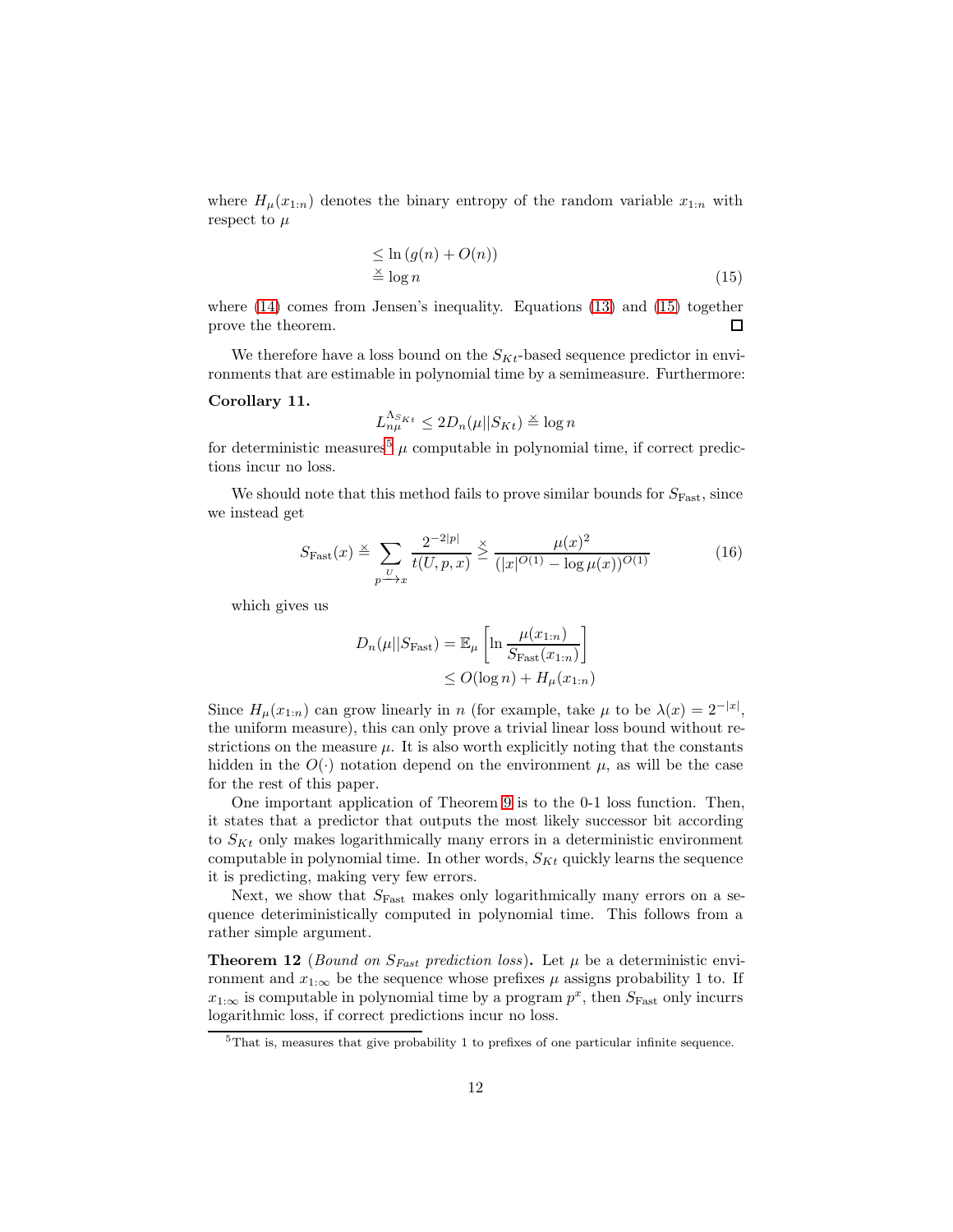*Proof.* Using the unit loss bound,

$$
L_{n\mu}^{\Lambda_{S_{\text{Fast}}}} = L_{n\mu}^{\Lambda_{S_{\text{Fast}}}} - L_{n\mu}^{\Lambda_{\mu}}
$$
  
\n
$$
\leq 2D_n(\mu||S_{\text{Fast}})
$$
  
\n
$$
= -2 \ln S_{\text{Fast}}(x_{1:n})
$$
  
\n
$$
\leq 2|p^x| + \log t(p^x, x_{1:n})
$$
  
\n
$$
\leq \log n
$$

 $\Box$ 

# <span id="page-12-0"></span>5 Time complexity

Although it has been proved that  $S_{\text{Fast}}$  is computable [\(Schmidhuber, 2002](#page-19-0)), no bounds are given for its computational complexity. Given that the major advantage of  $S_{\text{Fast}}$ -based prediction over M-based prediction is its computability, it is of interest to determine the time required to compute  $S_{\text{Fast}}$ , and whether such a computation is feasible or not. The same questions apply to  $S_{Kt}$ , to a greater extent because we have not even yet shown that  $S_{Kt}$  is computable.

In this section, we show that an arbitrarily good approximation to  $S_{\text{Fast}}(x)$  is computable in time exponential in  $|x|$ , and an arbitrarily good approximation to  $S_{Kt}(x)$  is computable in time doubly-exponential in |x|. We do this by explicitly constructing algorithms that perform phases of fast until enough contributions to  $S_{\text{Fast}}$  or  $S_{Kt}$  are found to constitute a sufficient proportion of the total.

We also show that no such approximation of  $S_{Kt}$  or  $S_{\text{Fast}}$  can be computed in polynomial time. We do this by contradiction: showing that if it were possible to do so, we would be able to construct an 'adversarial' sequence that was computable in polynomial time, yet could not be predicted by our approximation; a contradiction.

Finally, we investigate the time taken to compute  $S_{Kt}$  and  $S_{\text{Fast}}$  along a polynomial-time computable sequence  $x_{1:\infty}$ . If we wanted to predict the most likely continuation of  $x_{1:n}$  according to  $S \in \{S_{Kt}, S_{\text{Fast}}\}$ , we would have to compute an approximation to  $S(x_{1:n}0)$  and  $S(x_{1:n}1)$ , to see which one was greater. We show that it is possible to compute these approximations in polynomial time for  $S_{\text{Fast}}$  and in exponential time for  $S_{Kt}$ : an exponential improvement over the worst-case bounds in both cases.

### <span id="page-12-1"></span>5.1 Upper bounds

**Theorem 13** ( $S_{Fast}$  *computable in exponential time*). For any  $\varepsilon > 0$ , there exists an approximation  $S_{\text{Fast}}^{\varepsilon}$  of  $S_{\text{Fast}}$  such that  $|S_{\text{Fast}}^{\varepsilon}/S_{\text{Fast}}-1| \leq \varepsilon$  and  $S_{\text{Fast}}^{\varepsilon}(x)$ is computable in time exponential in  $|x|$ .

*Proof.* First, we note that in PHASE i of FAST, we try out  $2^1 + \cdots + 2^i = 2^{i+1}$ program prefixes p, and each prefix p gets  $2^{i-|p|}$  steps. Therefore, the total number of steps in PHASE *i* is  $2^1 \times 2^{i-1} + 2^2 \times 2^{i-2} + \cdots + 2^i \times 2^{i-i} = i2^i$ , and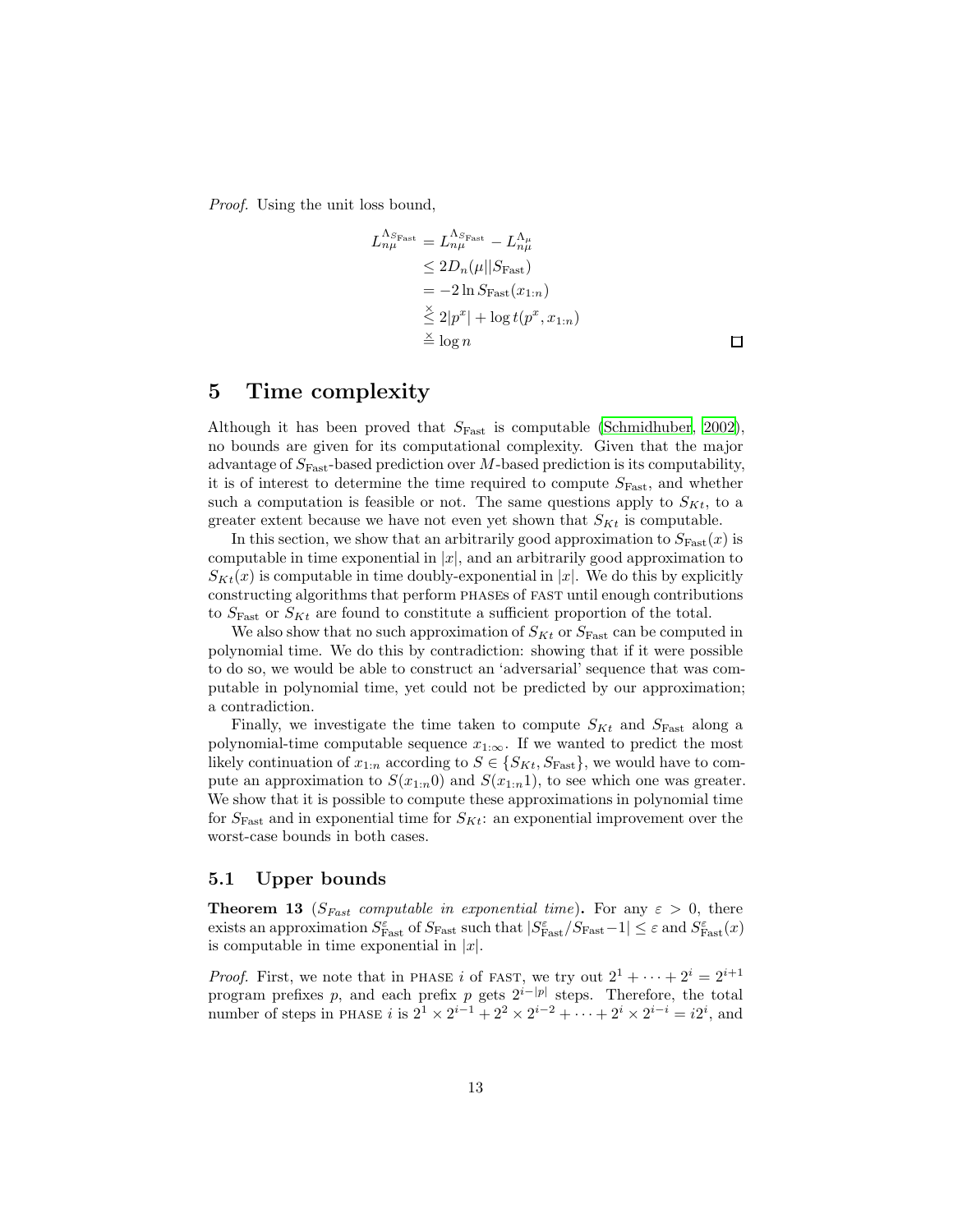the total number of steps in the first  $k$  phases is

<span id="page-13-3"></span># steps = 
$$
\sum_{i=1}^{k} i2^{i} = 2^{k+1}(k-1) + 2
$$
 (17)

Now, suppose we want to compute a sufficient approximation  $S_{\text{Fast}}^{\varepsilon}(x)$ . If we compute k phases of FAST and then add up all the contributions to  $S_{\text{Fast}}(x)$ found in those phases, the remaining contributions must add up to  $\leq \sum_{i=k+1}^{\infty} 2^{-i}$  $2^{-k}$ . In order for the contributions we have added up to contribute  $\geq 1 - \varepsilon$  of the total, it suffices to use  $k$  such that

<span id="page-13-1"></span>
$$
k = \lfloor -\log(\varepsilon S_{\text{Fast}}(x)) + 1 \rfloor \tag{18}
$$

Now, since the uniform measure  $\lambda(x) = 2^{-|x|}$  is finitely computable in polynomial time, it is estimable in polynomial time by itself, so we can substitute  $\lambda$ into equation [\(16\)](#page-11-2) to obtain

$$
S_{\text{Fast}}(x) \stackrel{\times}{\geq} \frac{2^{-2|x|}}{(|x|^{O(1)} + \log(2^{|x|}))^{O(1)}} = \frac{1}{|x|^{O(1)}2^{2|x|}} \tag{19}
$$

Substituting equation [\(19\)](#page-13-0) into equation [\(18\)](#page-13-1), we get

$$
k \leq \log \left( O(2^{2|x|} |x|^{O(1)}) / \varepsilon \right) + 1
$$
  
=  $-\log \varepsilon + 2|x| + O(\log |x|)$  (20)

So, substituting equation [\(20\)](#page-13-2) into equation [\(17\)](#page-13-3),

$$
\# \text{ steps} \le 2^{-\log \varepsilon + 2|x| + O(\log |x|) + 1} \times (-\log \varepsilon + 2|x| + O(\log |x|) - 1) + 2
$$

$$
= \frac{1}{\varepsilon} 2^{2|x|} |x|^{O(1)} (-\log \varepsilon + 2|x| + O(\log |x|))
$$

$$
\le 2^{O(|x|)}
$$

Therefore,  $S_{\text{Fast}}^{\varepsilon}$  is computable in exponential time.

<span id="page-13-2"></span><span id="page-13-0"></span> $\Box$ 

**Theorem 14** ( $S_{Kt}$  *computable in doubly-exponential time*). For any  $\varepsilon > 0$ , there exists an approximation  $S_{Kt}^{\varepsilon}$  of  $S_{Kt}$  such that  $|S_{Kt}^{\varepsilon}/S_{Kt} - 1| \leq \varepsilon$  and  $S_{Kt}^{\varepsilon}$ is computable in time doubly-exponential in  $|x|$ .

*Proof.* We again use the general strategy of computing k PHASEs of FAST, and adding up all the contributions to  $S_{Kt}(x)$  we find. Once we have done this, the other contributions come from computations with  $Kt$ -cost  $\geq k$ . Therefore, the programs making these contributions either have a program of length  $> k$ , or take time  $> 2^k$  (or both).

First, we bound the contribution to  $S_{Kt}(x)$  by computations of time  $> 2^k$ :

$$
\sum_{p \geq 2^k} \frac{2^{-|p|}}{t(p,x)} < \frac{1}{2^k} \sum_{p \to x} 2^{-|p|} \leq \frac{1}{2^k}
$$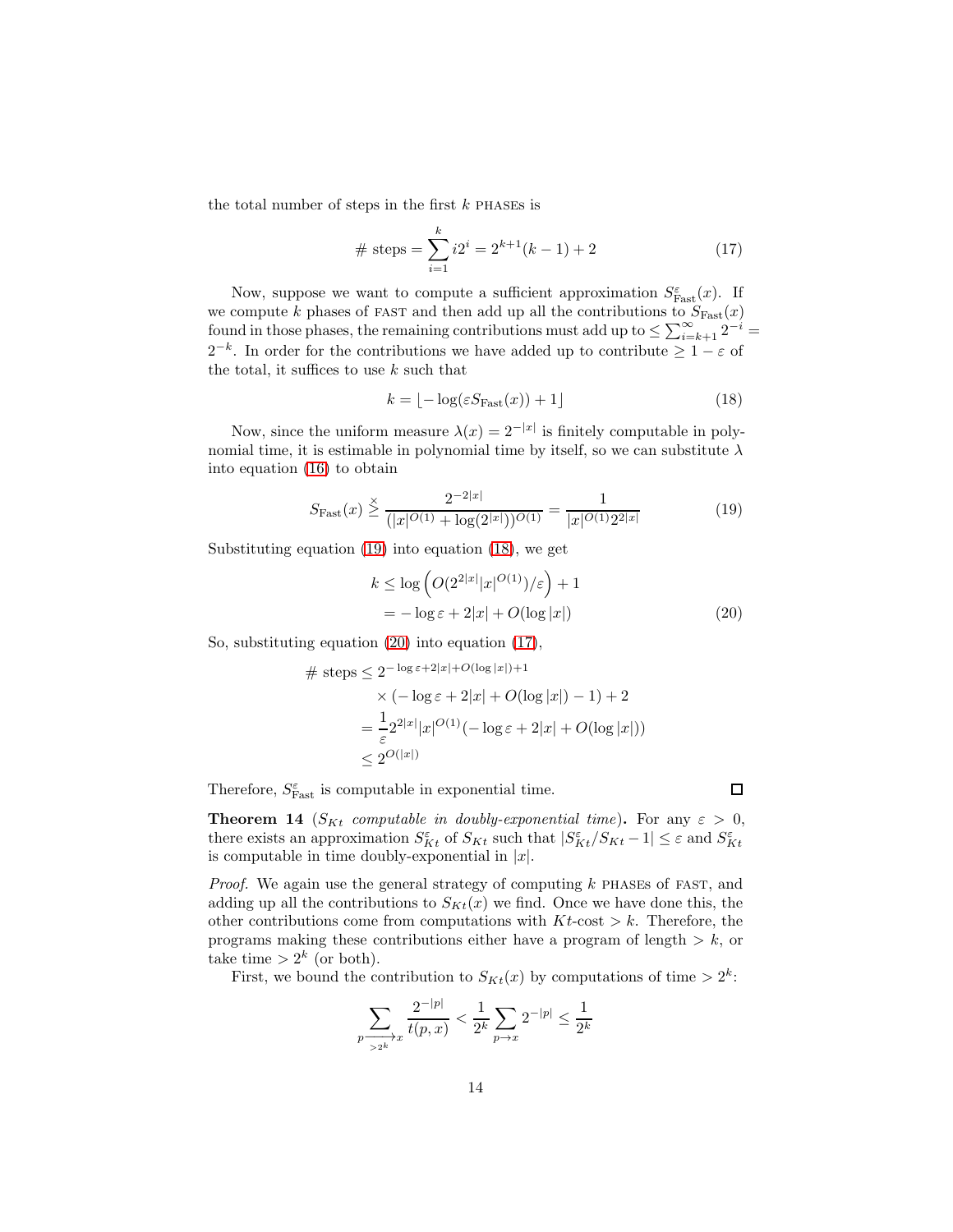Next, we bound the contribution by computations with programs of length  $|p| > k$ . We note that since we are dealing with monotone machines, the worst case is that all programs have length  $k + 1$ , and the time taken is only  $k + 1$ (since, by the definition of monotone machines, we need at least enough time to read the input). Then, the contribution from these programs is  $2^{k+1} \times (1/(k +$ 1))  $\times 2^{-k-1} = 1/(k+1)$ , meaning that the total remaining contribution after k PHASES is no more than  $2^{-k} + 1/(k+1) \leq 2/(k+1)$ .

So, in order for our contributions to add up to  $\geq 1-\varepsilon$  of the total, it suffices to use  $k$  such that

<span id="page-14-2"></span>
$$
k = \left\lfloor 2(\varepsilon S_{Kt}(x))^{-1} \right\rfloor \tag{21}
$$

Now, again since  $\lambda$  is finitely computable in polynomial time, we substitute it into equation (5) to obtain

<span id="page-14-1"></span>
$$
S_{Kt}(x) \stackrel{\times}{\geq} \frac{1}{|x|^{O(1)}2^{|x|}}\tag{22}
$$

Substituting equation [\(22\)](#page-14-1) into equation [\(21\)](#page-14-2), we get

<span id="page-14-3"></span>
$$
k \le O(|x|^{O(1)}2^{|x|})/\varepsilon \tag{23}
$$

So, substituting equation [\(23\)](#page-14-3) into equation [\(17\)](#page-13-3), we finally obtain

$$
\# steps \le 2^{O(|x|^{O(1)}2^{|x|})/\varepsilon} \left( \frac{O(|x|^{O(1)}2^{|x|})}{\varepsilon} \right) + 2
$$
  

$$
\le 2^{2^{O(|x|)}}
$$

Therefore,  $S_{Kt}^{\varepsilon}$  is computable in doubly-exponential time.

### <span id="page-14-0"></span>5.2 Lower bounds

<span id="page-14-4"></span>**Theorem 15** ( $S_{Kt}$  *not computable in polynomial time*). For no  $\varepsilon > 0$  does there exist an approximation  $S_{Kt}^{\varepsilon}$  of  $S_{Kt}$  such that  $|S_{Kt}^{\varepsilon}/S_{Kt} - 1| \leq \varepsilon$  and  $S_{Kt}^{\varepsilon}$ is computable in time polynomial in  $|x|$ .

The proof of this theorem relies on the following lemma:

<span id="page-14-5"></span>**Lemma 16.** If  $S_{Kt}^{\varepsilon}$  is an approximation of  $S_{Kt}$  as given in Theorem [15,](#page-14-4) then the bound of Theorem [9](#page-8-2) applies to  $S_{Kt}^{\varepsilon}$ . That is,

$$
L_{n\mu}^{\Lambda_{S_K^{\varepsilon}}} - L_{n\mu}^{\Lambda_{\mu}} \le 2D_n + 2\sqrt{L_{n\mu}^{\Lambda_{\mu}}D_n}
$$

where  $D_n = O(\log n)$ .

*Proof of Lemma [16.](#page-14-5)* From the definition of  $S_{Kt}^{\varepsilon}$ , it is clear that  $S_{Kt}^{\varepsilon} \geq (1-\varepsilon)S_{Kt}$ . Then,

$$
D_n(\mu||S_{Kt}^{\varepsilon}) := \mathbb{E}_{\mu} \left[ \ln \frac{\mu(x_{1:n})}{S_{Kt}^{\varepsilon}(x_{1:n})} \right]
$$
  

$$
\leq \mathbb{E}_{\mu} \left[ \ln \frac{\mu(x_{1:n})}{S_{Kt}(x_{1:n})} \right] - \ln(1 - \varepsilon)
$$
  

$$
\leq \log n
$$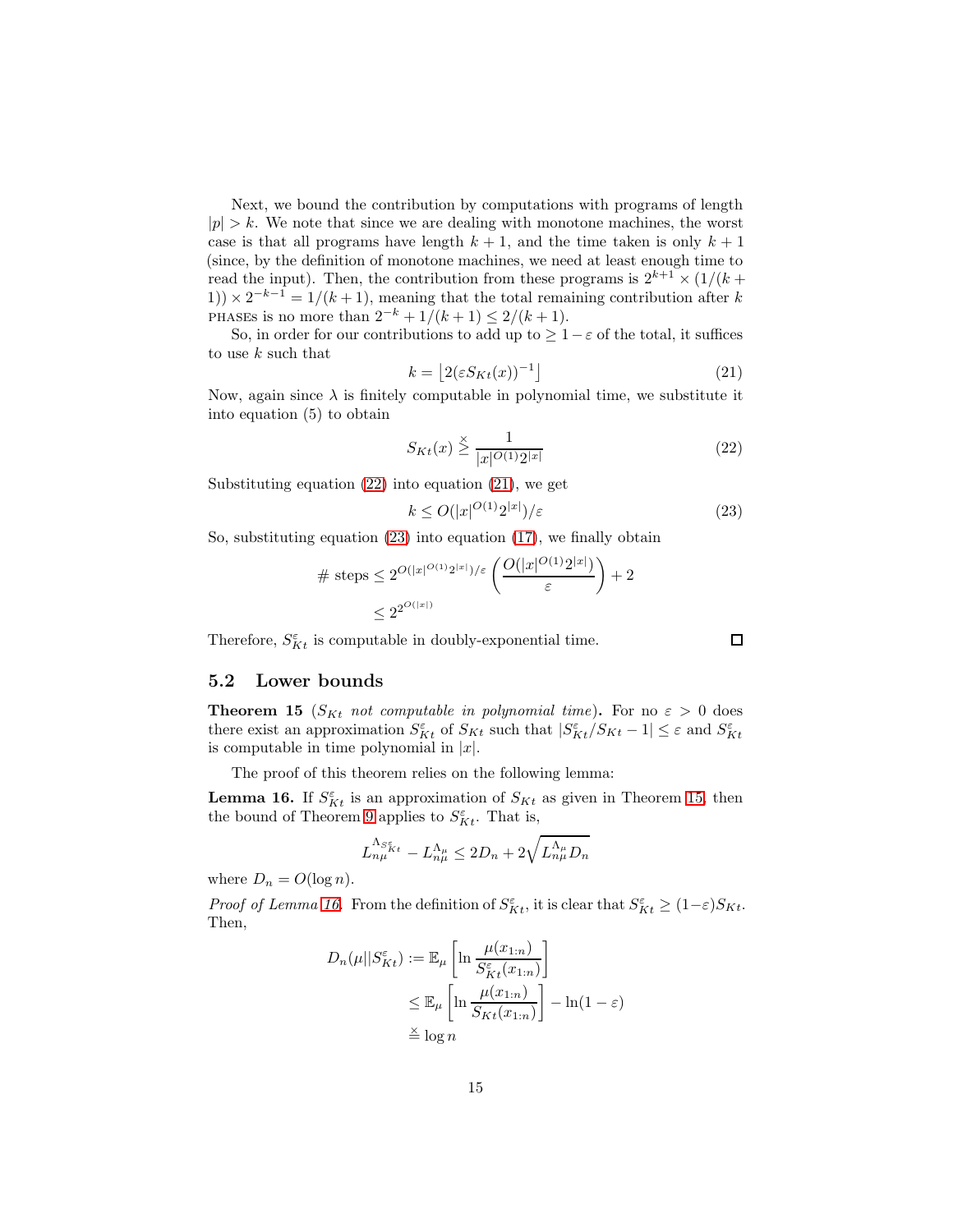for  $\mu$  estimable in polynomial time by a semimeasure, where we use Theorem [9](#page-8-2) for the final 'equality'. Therefore, the bound of Theorem [9](#page-8-2) applies. 口

*Proof of Theorem [15.](#page-14-4)* Suppose by way of contradiction that  $S_{Kt}^{\varepsilon}$  were computable in polynomial time. Then, the sequence  $x_{1:\infty}$  would also be computable in polynomial time, where

$$
x_n = \begin{cases} 1 & \text{if } S_{Kt}^{\varepsilon}(0|x_{1:n-1}) \ge S_{Kt}^{\varepsilon}(1|x_{1:n-1}) \\ 0 & \text{if } S_{Kt}^{\varepsilon}(0|x_{1:n-1}) < S_{Kt}^{\varepsilon}(1|x_{1:n-1}) \end{cases}
$$

 $x_{1:\infty}$  is therefore an adversarial sequence against  $S_{Kt}^{\varepsilon}$ : it predicts whichever symbol $S^\varepsilon_{Kt}$  thinks less likely, and breaks ties with 1.

Now, consider an  $S_{Kt}^{\varepsilon}$ -based predictor  $\Lambda_{S_{Kt}^{\varepsilon}}$  that minimises 0-1 loss—that is, one that predicts the more likely continuation according to  $S_{Kt}^{\varepsilon}$ . Further, suppose this predictor breaks ties with 0. Since the loss bound of Theorem [9](#page-8-2) applies independently of tie-breaking method, Lemma [16](#page-14-5) tells us that  $\Lambda_{S_{Kt}^{\varepsilon}}$ must make only logarithmically many errors when predicting  $x_{1:\infty}$ . However, by design,  $\Lambda_{S_{Kt}^{\varepsilon}}$  errs every time when predicting  $x_{1:\infty}$ . This is a contradiction, showing that  $\ddot{S}_{Kt}^{\varepsilon}$  cannot be computable in polynomial time.

Next, we provide a proof of the analogous theorem for Schmidhuber's speed prior  $S_{\text{Fast}}$ , using a lemma about the rate at which  $S_{\text{Fast}}$  learns polynomial-time computable deterministic sequences.

<span id="page-15-1"></span>**Theorem 17** ( $S_{Fast}$  *not computable in polynomial time*). For no  $\varepsilon > 0$  does there exist an approximation  $S_{\text{Fast}}^{\varepsilon}$  of  $S_{\text{Fast}}$  such that  $|S_{\text{Fast}}^{\varepsilon}/S_{\text{Fast}} - 1| \leq \varepsilon$  and  $S_{\text{Fast}}^{\varepsilon}(x)$  is computable in time polynomial in |x|.

<span id="page-15-0"></span>**Lemma 18.** For a sequence  $x_{1:\infty}$  computed in polynomial time by some pro- $\operatorname{gram} p^x,$ 

$$
\sum_{t=1}^{n} |1 - S_{\text{Fast}}(x_t | x_{< t})| \overset{\times}{\leq} \log n
$$

*Proof of Lemma [18.](#page-15-0)* We calculate

$$
\sum_{t=1}^{n} |1 - S_{\text{Fast}}(x_t | x_{< t})|
$$
\n
$$
\leq - \sum_{t=1}^{n} \ln S_{\text{Fast}}(x_t | x_{< t})
$$
\n
$$
= - \ln \prod_{t=1}^{n} S_{\text{Fast}}(x_t | x_{< t})
$$
\n
$$
= - \ln S_{\text{Fast}}(x_{1:n})
$$
\n
$$
\leq 2|p^x| + \log t(p^x, x_{1:n})
$$
\n
$$
\leq \log n
$$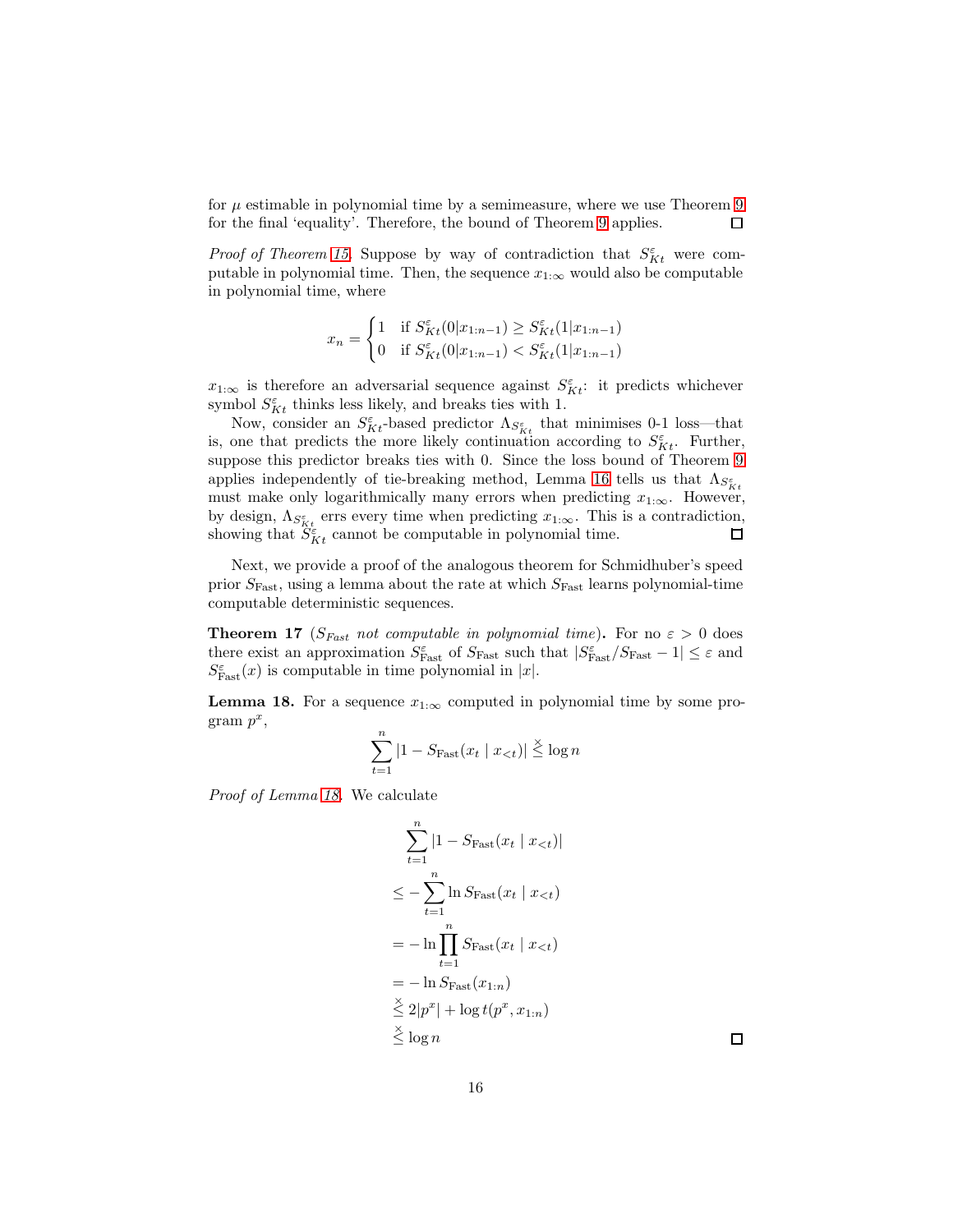*Proof of Theorem [17.](#page-15-1)* Let  $S_{\text{Fast}}^{\varepsilon}$  be computable in polynomial time, and construct the adversarial sequence  $x_{1:\infty}$  against  $S_{\text{Fast}}^{\varepsilon}$  in the same manner as in the proof of Theorem [15.](#page-14-4) Then,  $x_{1:\infty}$  would be a deterministic sequence computable in polynomial time, and so by Lemma [18,](#page-15-0)

$$
\log n \geq \sum_{t=1}^{n} |1 - S_{\text{Fast}}(x_t | x_{< t})|
$$
  
\n
$$
\geq \sum_{t=1}^{n} |1 - S_{\text{Fast}}^{\varepsilon}(x_t | x_{< t})| - \varepsilon n
$$
  
\n
$$
\geq \left(\frac{1}{2} - \varepsilon\right) n
$$

a contradiction. Therefore,  $S_{\text{Fast}}^{\varepsilon}$  cannot be computable in polynomial time.

Note the similarity between the speed priors and  $M$ : all succeed at predicting sequences in a certain computability class, and therefore none are in that class.

### <span id="page-16-0"></span>5.3 Computability along polynomial time computable sequences

<span id="page-16-1"></span>Theorem 19 ( $S_{Fast}$  *computable in polynomial time on polynomial time computable sequence*). If  $x_{1:\infty}$  is computable in polynomial time, then  $S_{\text{Fast}}^{\varepsilon}(x_{1:n}0)$ and  $S_{\text{Fast}}^{\varepsilon}(x_{1:n}1)$  are also computable in polynomial time.

*Proof.* Suppose some program  $p^x$  prints  $x_{1:\infty}$  in time  $f(n)$ , where f is a polynomial. Then,

$$
S_{\text{Fast}}(x_{1:n}) \ge \frac{2^{-2|p^x|}}{f(n)}
$$

Substituting this into equation [\(18\)](#page-13-1), we learn that to compute  $S_{\text{Fast}}^{\varepsilon}(x_{1:n})$ , we need to compute FAST for  $k$  PHASES where

$$
k \le \left\lfloor \log(2^{2|p^x|} f(n)/\varepsilon) \right\rfloor
$$

Substituting this into equation [\(17\)](#page-13-3) gives

$$
\# steps \le 2^{\log(2^{2|p^x|} f(n)/\varepsilon)} (\log(2^{2|p^x|} f(n)/\varepsilon) - 1) + 2
$$
  
=  $O(f(n) \log f(n)) = O(f(n) \log n)$ 

Therefore, we only require a polynomial number of steps of the FAST algorithm to compute  $S_{\text{Fast}}^{\varepsilon}(x_{1:n})$ . To prove that it only takes a polynomial number of steps to compute  $S_{\text{Fast}}^{\varepsilon}(x_{1:n}b)$  for any  $b \in \mathbb{B}$  requires some more careful analysis.

Let  $\langle n \rangle$  be a prefix-free coding of the natural numbers in  $2 \log n$  bits. Then, if  $b \in \mathbb{B}$ , then there is some program prefix  $p^b$  such that  $p^b \langle n \rangle q$  runs program q until it prints n symbols on the output tape, after which it stops running  $q$ , prints b, and then halts. In addition to running  $q$  (possibly slowed down by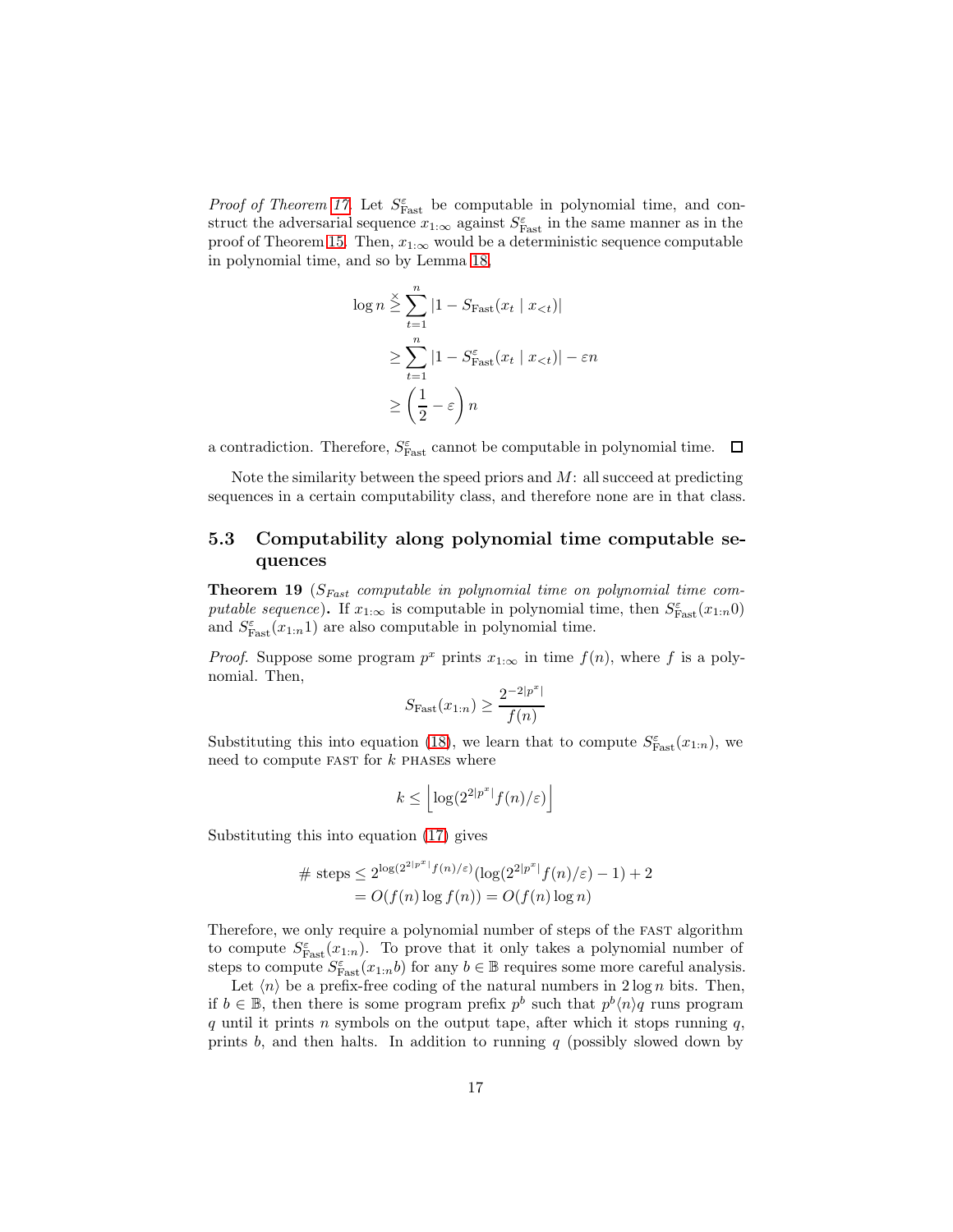a constant factor), it must run some sort of timer to count down to  $n$ . This involves reading and writing the integers 1 to n, which takes  $O(n \log n)$  time. Therefore,  $p^{b}\langle n \rangle p^{x}$  prints  $x_{1:n}b$  in time  $O(f(n)) + O(n \log n)$ , so

$$
S_{\text{Fast}}(x_{1:n}b) \ge \frac{2^{-2|p^b(n)p^x|}}{O(f(n)) + O(n \log n)}
$$
  
= 
$$
\frac{1}{O(f(n)) + O(n \log n)} \frac{1}{n^4 2^{2|p^b| + 2|p^x|}}
$$
  
= 
$$
\frac{1}{g(n)}
$$

for some polynomial g of degree 4 greater than the degree of  $f$ . Using equations [\(18\)](#page-13-1) and [\(17\)](#page-13-3) therefore gives that we only need  $O(g(n) \log g(n)) = O(g(n) \log n)$ timesteps to compute  $S_{\text{Fast}}^{\varepsilon}(x_{1:n}b)$ . Therefore, both  $S_{\text{Fast}}^{\varepsilon}(x_{1:n}0)$  and  $S_{\text{Fast}}^{\varepsilon}(x_{1:n}1)$ are computable in polynomial time.

Note that the above proof easily generalises to the case where  $f$  is not a polynomial.

**Theorem 20** ( $S_{Kt}$  computable in exponential time on polynomial time com*putable sequence*). If  $x_{1:\infty}$  is computable in polynomial time, then  $S_{Kt}^{\varepsilon}(x_{1:n}0)$ and  $S_{Kt}^{\varepsilon}(x_{1:n}1)$  are computable in time  $2^{n^{O(1)}}$ .

*Proof.* The proof is almost identical to the proof of Theorem [19:](#page-16-1) supposing that  $p^x$  prints  $x_{1:n}$  in time  $f(n)$  for some polynomial f, we have

$$
S_{Kt}(x_{1:n}) \ge \frac{2^{-|p^x|}}{f(n)}
$$

The difference is that we substitute this into equation [\(21\)](#page-14-2), getting

$$
k \le \left\lfloor 2^{|p^x|+1} f(n)/\varepsilon \right\rfloor
$$

and substitution into equation [\(17\)](#page-13-3) now gives

$$
\# steps \le 2^{2^{\lfloor p^x \rfloor + 1} f(n)/\varepsilon} \left( 2^{\lfloor p^x \rfloor + 1} f(n)/\varepsilon - 1 \right) + 2
$$
  
=  $2^{O(f(n))}$ 

The other difference is that when we bound  $S_{Kt}(x_{1:n}b) \geq 1/g(n)$ , the degree of  $g$  is only 2 greater than that of the degree of  $f$ . Therefore, we can compute  $S_{Kt}^{\varepsilon}(x_{1:n}0)$  and  $S_{Kt}^{\varepsilon}(x_{1:n}1)$  in time  $2^{n^{O(1)}}$ . □

Note that Theorem [19](#page-16-1) does not contradict Theorem [17,](#page-15-1) which merely states that there exists a sequence for which  $S_{\text{Fast}}$  is not computable in polynomial time, and does not assert that  $S_{\text{Fast}}$  must be computable in superpolynomial time for every sequence.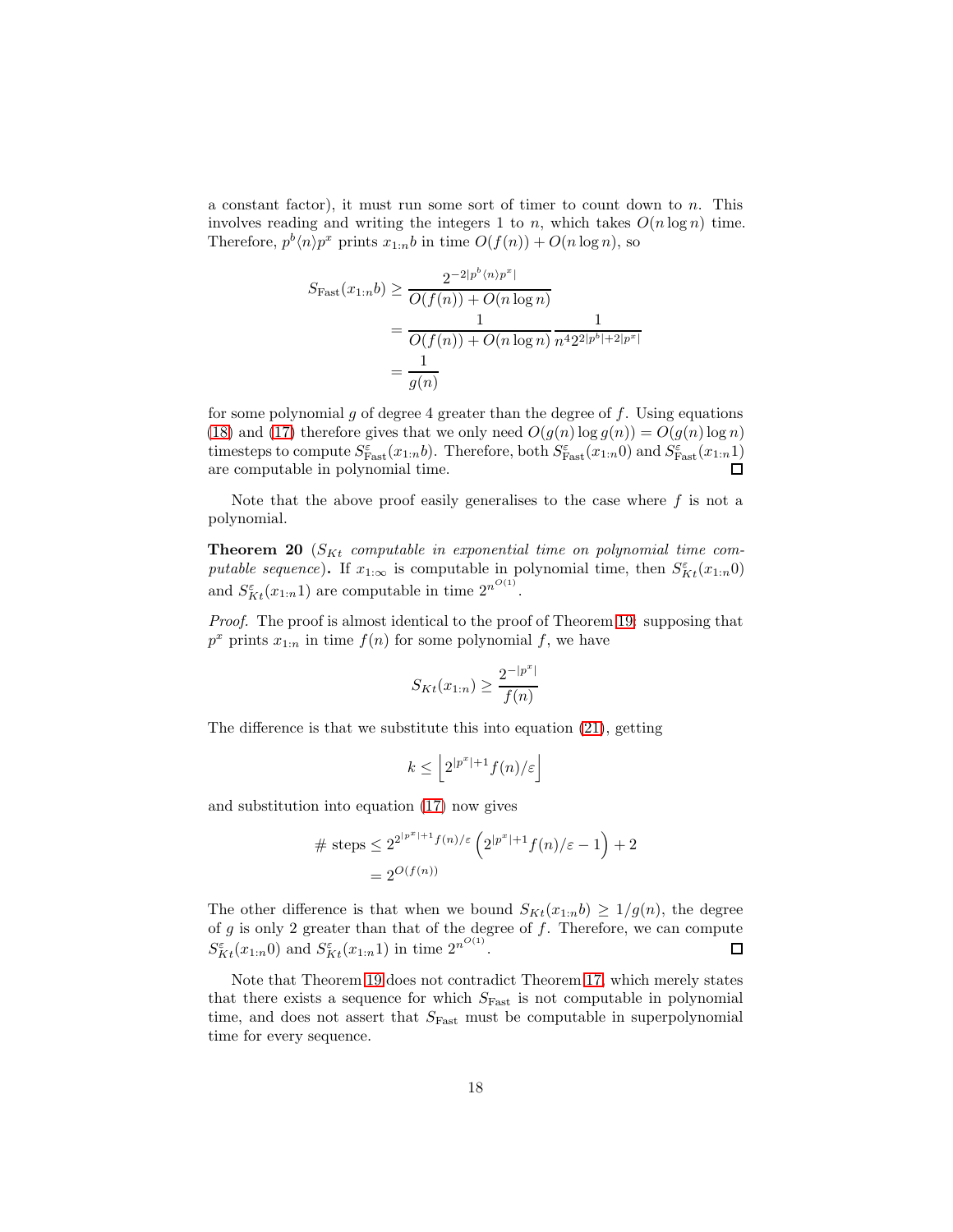### <span id="page-18-0"></span>6 Discussion

In this paper, we have shown for the first time a loss bound on prediction based on a speed prior. This was proved for  $S_{Kt}$ , and we suspect that the result for stochastic sequences is not true for  $S_{\text{Fast}}$ , due to weaker bounds on its KL divergence with the true environment. However, in the special case of deterministic sequences, we show that  $S_{\text{Fast}}$  has the same performance as  $S_{Kt}$ . We have also, again for the first time, investigated the efficiency of computing speed priors. This offers both encouraging and discouraging news:  $S_{Kt}$  is good at prediction in certain environments, but is not efficiently computable, even in the restricted class of environments where it succeeds at prediction. On the other hand,  $S_{\text{Fast}}$ is efficiently computable for certain inputs, and succeeds at predicting those sequences, but we have no evidence that it succeeds at prediction in the more general case of stochastic sequences.

To illustrate the appeal of speed-prior based inference, it is useful to contrast with a similar approach introduced by [Vovk \(1989](#page-20-3)). This approach aims to predict certain simple measures: if  $\alpha$  and  $\gamma$  are functions  $\mathbb{N} \to \mathbb{N}$ , then a measure  $ν$  is said to be  $(α, γ)$ -simple if there exists some 'program'  $π<sup>ν</sup> ∈ ℝ<sup>∞</sup>$  such that the UTM with input x outputs  $\nu(x)$  in time  $\leq \gamma(|x|)$  by reading only  $\alpha(|x|)$  bits of  $\pi^{\nu}$ . Vovk proves that if  $\alpha$  is logarithmic and  $\gamma$  is polynomial, and if both  $\alpha$  and  $\gamma$  are computable in polynomial time, then there exists a measure  $\mu_{\alpha,\gamma}$ which is computable in polynomial time that predicts sequences drawn from  $(\alpha, \gamma)$ -simple measures.

 $S_{Kt}$  and  $\mu_{\alpha,\gamma}$  are similar in spirit, in that they predict measures that are easy to compute. However, the contrast between the two is instructive:  $\mu_{\alpha,\gamma}$  requires one to fix  $\alpha$  and  $\gamma$  in advance, and only succeeds on  $(\alpha, \gamma)$ -simple measures. Therefore, there are many polynomials  $\gamma' > \gamma$  such that  $\mu_{\alpha,\gamma}$  cannot predict  $(\alpha, \gamma')$ -simple measures. We are therefore required to make an arbitrary choice of parameters at the start and are limited by that choice of parameters. In contrast,  $S_{Kt}$  predicts all measures estimable in polynomial time, and does not require some polynomial to be fixed beforehand.  $S_{Kt}$ -based prediction therefore is more general than that of  $\mu_{\alpha,\gamma}$ .

Further questions remain to be studied. In particular, we do not know whether the loss bounds on speed-prior-based predictors can be improved. We also do not know how to tighten the gap between the lower and upper complexity bounds on the speed priors.

It would also be interesting to generalise the definition of  $S_{Kt}$ . Our performance result was due to the fact that for all measures  $\mu$  estimable in polynomial time,  $S_{Kt}(x) \ge \mu(x)/(f(|x|, -\log \mu(x)))$ , where f was a polynomial. Now, if  $\mu$ is estimable in polynomial time by  $\nu$ , then the denominator of the fraction  $\nu(x)$ must be small enough to be printed in polynomial time. This gives an exponential bound on  $1/\nu(x)$ , and therefore a polynomial bound on  $-\log \mu(x)$ . We therefore have that  $S_{Kt}(x) \ge \mu(x)/g(|x|)$  for a polynomial g. Because g is subexponential, this guarantees that  $S_{Kt}$  converges to  $\mu$  [\(Ryabko and Hutter](#page-19-9), [2008\)](#page-19-9).<sup>[6](#page-18-1)</sup>

<span id="page-18-1"></span> $6T<sub>0</sub>$  see that g must be subexponential for good predictive results, note that for all measures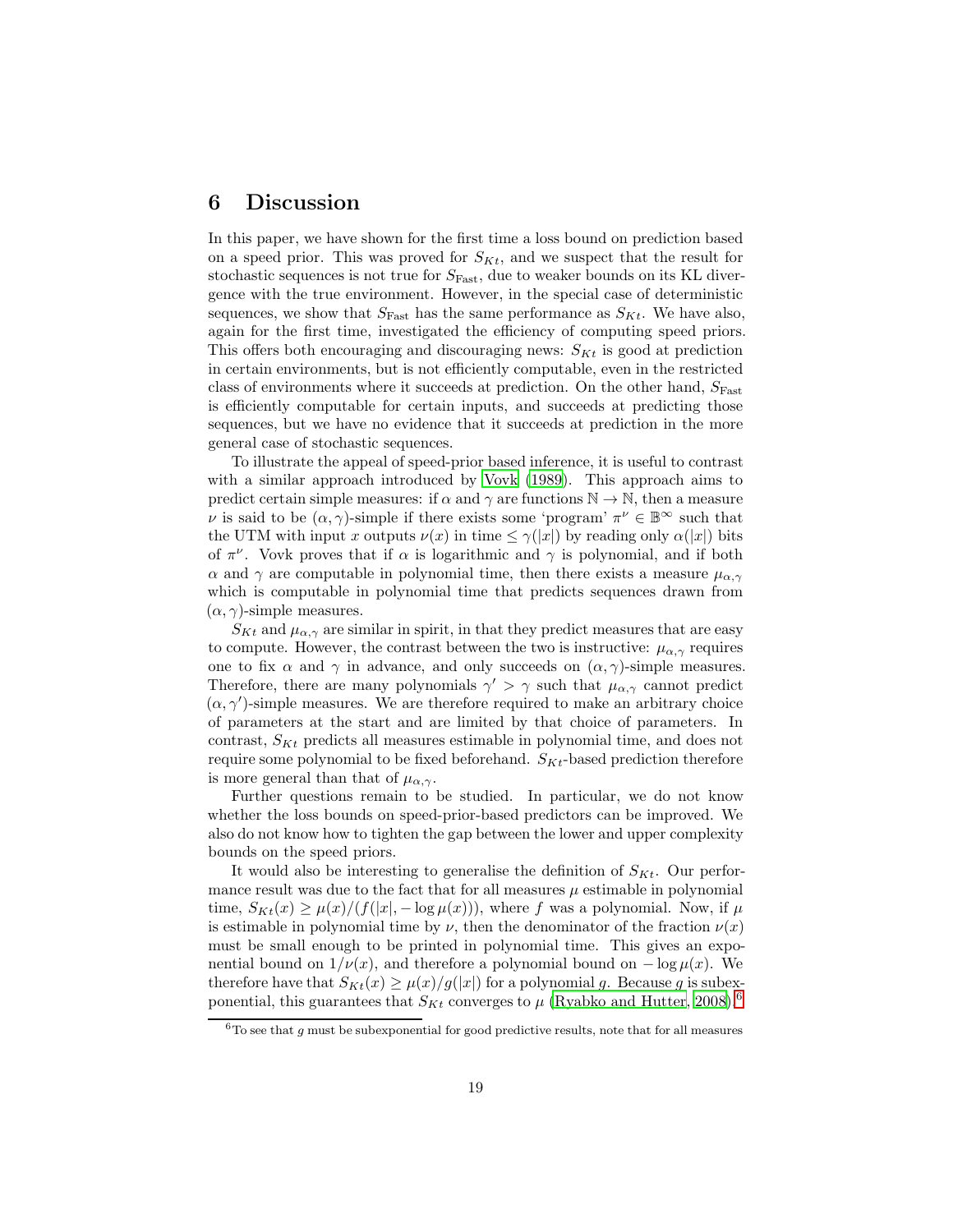This suggests a generalisation of  $S_{Kt}$  that takes a mixture over some class of measures, each measure discounted by its computation time. Loss bounds can be shown in the same manner as in this paper if the measures are computable in polynomial time, but the question of the computational complexity of this mixture remains completely open.

#### Acknowledgements

The authors would like to thank the reviewers for this paper, the Machine Intelligence Research Institute for funding a workshop on Schmidhuber's speed prior, which introduced the first author to the concept, and Mayank Daswani and Tom Everitt for valuable discussions of the material. This work was in part supported by ARC grant DP150104590.

# References

- <span id="page-19-5"></span>Rudi Cilibrasi and Paul Vitanyi. Clustering by compression. *IEEE Transactions on Information Theory*, 51(4):1523–1545, 2005.
- <span id="page-19-8"></span>P<sub>eter</sub> G<sub>acs</sub>. On the relation between descriptional complexity and algorithmic probability. *Theoretical Computer Science*, 22(12):71 – 93, 1983.
- <span id="page-19-1"></span>Marcus Hutter. *Universal Artificial Intelligence: Sequential Decisions Based on Algorithmic Probability*. Springer Science & Business Media, 2005.
- <span id="page-19-3"></span>Marcus Hutter. On universal prediction and Bayesian confirmation. *Theoretical Computer Science*, 384(1):33–48, 2007.
- <span id="page-19-4"></span>Jan Leike and Marcus Hutter. On the computability of Solomonoff induction and knowledge-seeking. In *Algorithmic Learning Theory*, pages 364–378. Springer, 2015.
- <span id="page-19-7"></span>Ming Li and Paul M. B. Vitányi. *An Introduction to Kolmogorov Complexity and Its Applications*. Springer Science & Business Media, 2008.
- <span id="page-19-9"></span>Daniil Ryabko and Marcus Hutter. Predicting non-stationary processes. *Applied Mathematics Letters*, 21(5):477–482, 2008.
- <span id="page-19-0"></span>Jürgen Schmidhuber. The speed prior: a new simplicity measure yielding nearoptimal computable predictions. In *Computational Learning Theory*, pages 216–228. Springer, 2002.
- <span id="page-19-6"></span>Jürgen Schmidhuber. Optimal ordered problem solver. *Machine Learning*, 54 (3):211–254, 2004.
- <span id="page-19-2"></span>Ray J. Solomonoff. A formal theory of inductive inference. part I. *Information and Control*, 7(1):1–22, 1964.

 $\mu$ ,  $\lambda(x) \geq \mu(x)/2^{|x|}$ , but  $\lambda$  does not predict well.